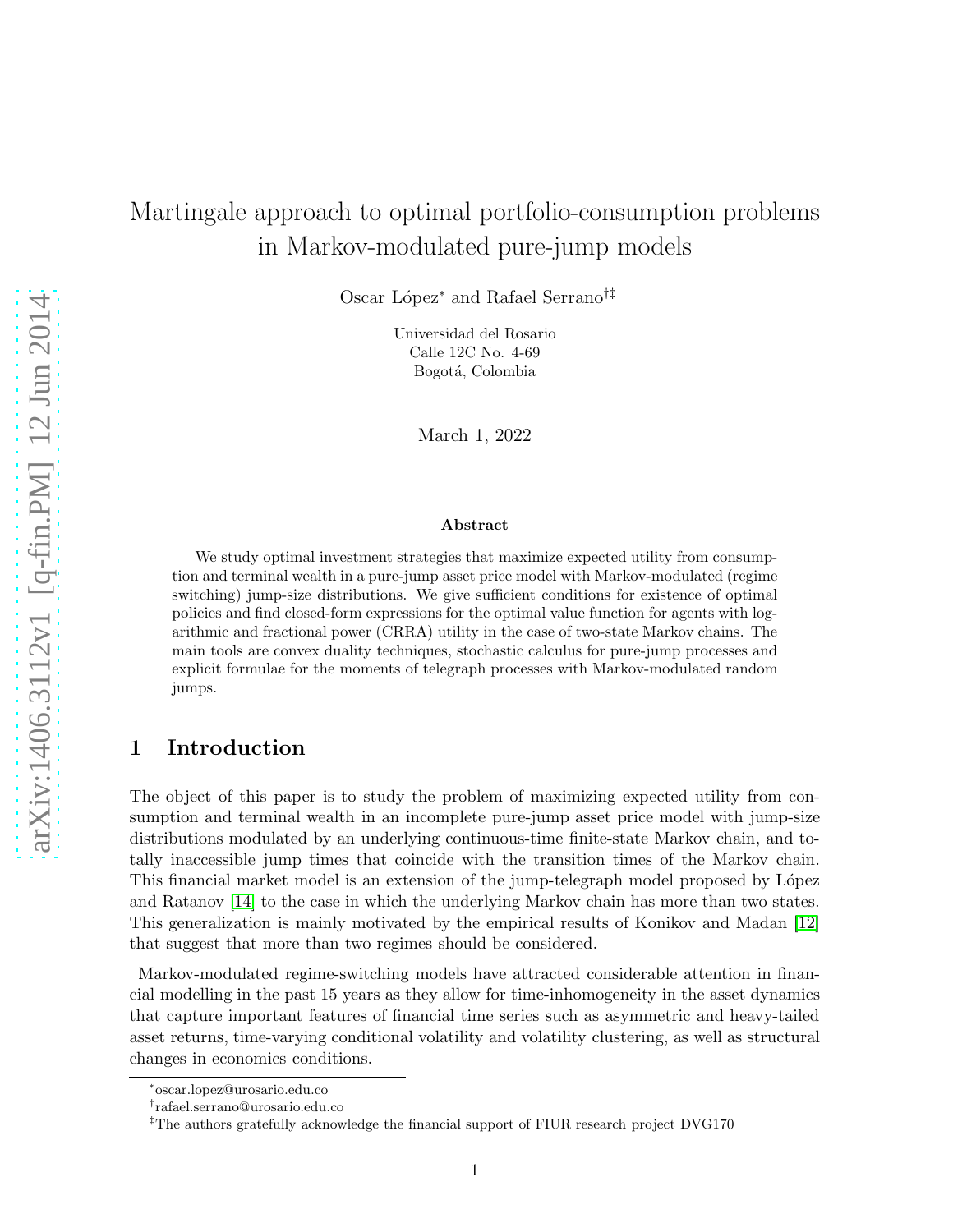Our approach to the portfolio-consumption problem is largely based on the martingale approach and convex duality techniques for utility maximization in incomplete markets initiated by He and Pearson  $[7]$ , Karatzas et al.  $[11]$ , Cvitanić and Karatzas  $[4]$ , and extended by Kramkov and Schachermayer [\[13\]](#page-22-5) to the general semi-martingale setting. In the particular case of market models driven by jump-diffusion, Goll and Kallsen [\[6\]](#page-22-6), Kallsen [\[10\]](#page-22-7) and more recently Michelbrink and Le [\[15\]](#page-22-8), use the martingale approach to obtain explicit solutions for agents with logarithmic and power utility functions. Callegaro and Vargiolu [\[3\]](#page-22-9) obtain similar results in jump-diffusion models with Poisson-type jumps.

To the best of our knowledge, this is the first paper that uses the martingale approach to study the problem of maximizing utility from consumption and terminal wealth in a purejump model with Markov-modulated jumps. Only the optimal investment problem for jump-diffusion models studied by Bäuerle and Riedler [\[2\]](#page-22-10) seems comparable to the formulation of the problem in the present paper. They use, however, the standard dynamic programming approach and are only able to derive some bounds on the optimal policy. Moreover, they assume that the jump-sizes do not depend on the underlying Markov chain.

The main result of this paper is a sufficient condition for existence of an optimal portfolioconsumption pair. This condition is given in terms of the solution pair of a linear backward SDE with respect to the compensated (random) counting measure associated with the marked point process consisting of the jump times and the corresponding (Markov-modulated) jumps. The coefficients of the backward SDE are related to the state-price densities via the convex conjugate of the utility functions. Although the optimality condition in the main result seems rather restrictive, in the last section we show that it simplifies significantly in the case of logarithmic utility functions.

The key assumption throughout is that the compensator of the counting measure has an (intensity) kernel that is also Markov-modulated, similar to the model proposed recently by Elliott and Siu [\[5\]](#page-22-11). In fact, using results on jump-telegraph processes with Markov-modulated jumps, we prove that if the underlying Markov chain takes only two values, our market model actually satisfies the main assumption, hence generalizing the model of Elliott and Siu [\[5\]](#page-22-11).

The outline of the paper is as follows. In Section 2 we describe the stochastic setting and information structure for the market model, introduce the wealth equation and define the optimal investment problem. In Section 3, following arguments similar to Michelbrink and Le [\[15\]](#page-22-8), we formulate and prove the main result of this paper. In section 4 we present some basic properties of the telegraph process with Markov-modulated jumps and prove that our market model satisfies the main assumption in the case of two regimes. Finally, Section 5 illustrates the main result by considering the special case of agents with logarithmic and fractional power (CRRA) utility. We also present some numerical results for the case of logarithmic utility and, using results from Section 4, we find a closed-form solution for the optimal value function in the case of two regimes.

# 2 Market model, wealth equation and portfolio-consumption problem

In this section we describe the stochastic setting and information structure for the market model and introduce the wealth process and utility maximization problem from consumption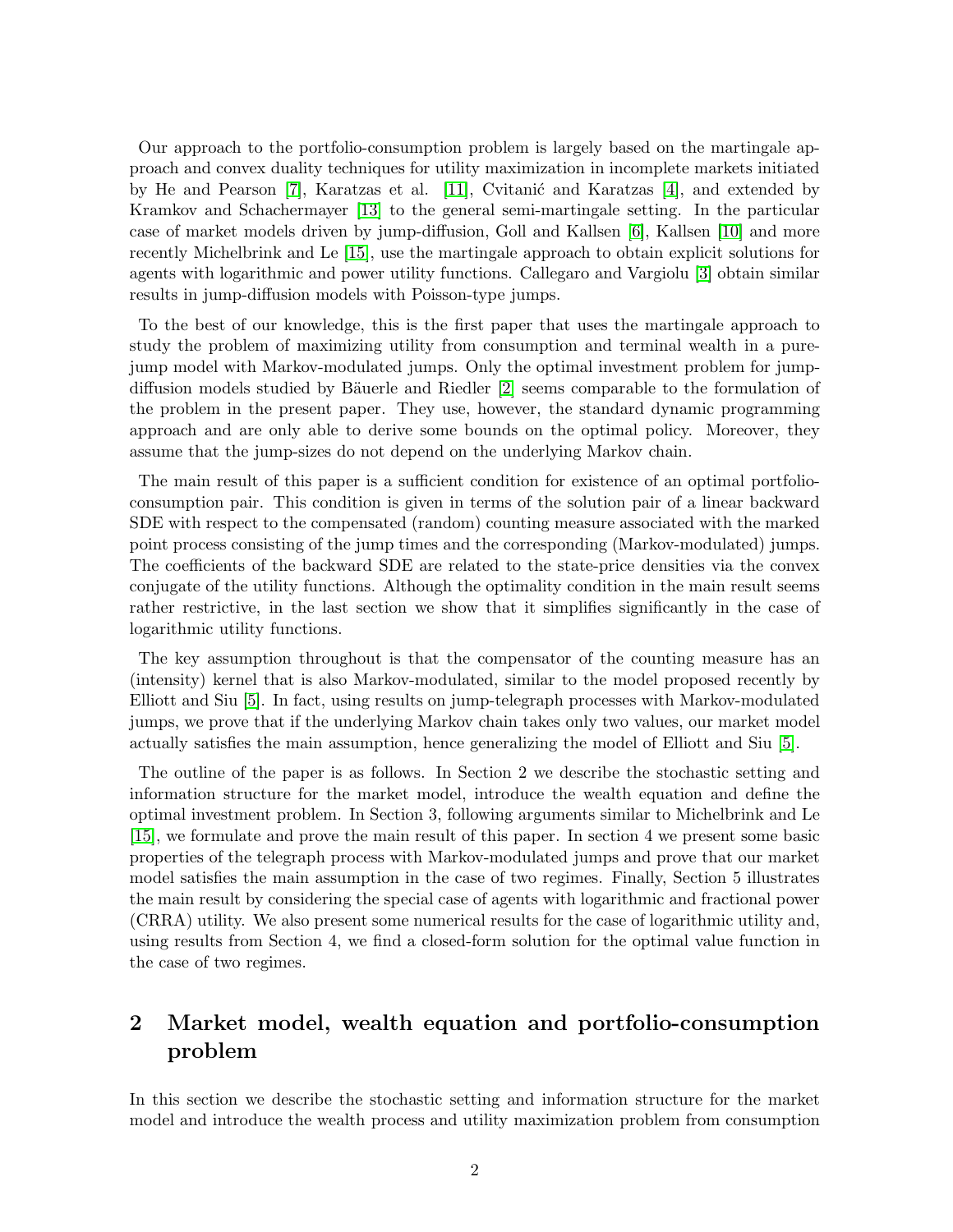and terminal wealth.

We fix an finite investment horizon  $T > 0$ . Let  $\varepsilon(\cdot) = {\varepsilon(t)}_{t \in [0,T]}$  be a continuous-time Markov chain with finite state-space  $\mathcal{I} = \{0, 1, \ldots, m-1\}$ . Let  $\{\tau_n\}_{n \geq 1}$  denote the jump times of the Markov chain  $\varepsilon(\cdot)$ , and let  $\varepsilon_n := \varepsilon(\tau_n-)$  denote the state of  $\varepsilon(\cdot)$  right before the  $n$ -th jump.

Let E be an Euclidean space with Borel  $\sigma$ -algebra  $\mathcal{B}(E)$ . For each  $i \in \mathcal{I}$ , let  $\{Y_{i,n}\}_{n\geq 1}$  denote a sequence of E-valued independent random variables with distributions

$$
\mathbf{P}(Y_{i,n} \in dy) = F_i(dy), \quad n \ge 1.
$$

For each  $i \in \mathcal{I}$ , the event  $\varepsilon(t) = i$  represents that the economy or business cycle is in the *i*-th state at time t. Let  $(r_i)_{i\in\mathcal{I}}$  with  $r_i > 0$  and  $(\mu_i)_{i\in\mathcal{I}}$  denote the vectors of instantaneous interest rates and stock appreciation rates in each state or regime. The financial market consists of a default-free money-market account with Markov-modulated continuously compounded return rate  ${r_{\varepsilon(t)}}_{t \in [0,T]}$ , that is, its price process  $B = {B_t}_{t \in [0,T]}$  satisfies

$$
B_t = \exp\left(\int_0^t r_{\varepsilon(s)}ds\right), \quad t \in [0, T],
$$

and a risky asset or stock with price process  $S = \{S_t\}_{t \in [0,T]}$  solution of the equation

<span id="page-2-0"></span>
$$
dS_t = S_{t-} dX_t \tag{2.1}
$$

where  $X = \{X_t\}_{t\in[0,T]}$  is the pure-jump process with Markov-modulated jumps

$$
X_t = \int_0^t \mu_{\varepsilon(s)} ds + \sum_{\tau_n \le t} f_{\varepsilon_n}(Y_{\varepsilon_n, n}), \quad t \in [0, T].
$$

For each  $i \in \mathcal{I}, f_i : E \to (-1, \infty) \setminus \{0\}$  is a measurable map, integrable with respect to the distribution  $F_i(dy)$ . Throughout, we assume that the distributions  $F_i$  are pairwise independent, as well independent of the Markov chain  $\varepsilon(\cdot)$ .

Let  $\gamma : \Omega \times \mathcal{B}(E) \otimes \mathcal{B}([0,T]) \to \{1,2,\ldots\}$  be the random counting measure associated with the sequence  $\left\{(\tau_n, Y_{\varepsilon_n,n})\right\}_{n\geq 1}$  defined as

$$
\gamma(A \times (0,t]) := \sum_{n=1}^{\infty} \mathbf{1}_{\{\tau_n \le t, Y_{\varepsilon_n, n} \in A\}} = \sum_{\tau_n \le t} \mathbf{1}_{\{Y_{\varepsilon_n, n} \in A\}}, \quad A \in \mathcal{B}(E), \quad t \in [0,T]
$$

The random measure  $\gamma$  is known as marked point process or multivariate point process with mark space  $E$ , see e.g. Jacod and Shiryaev [\[8,](#page-22-12) Chapter III, Definition 1.23] or Jeanblanc et al [\[9,](#page-22-13) Section 8.8].

For each  $A \in \mathcal{B}(E)$ , the counting process  $N_t(A) := \gamma(A \times (0,t])$  counts the number of marks with values in A up to time t. The underlying filtration  $\mathbb{F} = {\{\mathcal{F}_t\}}_{t \in [0,T]}$  is defined as the filtration generated by these counting processes, augmented with the  $\sigma$ -algebra  $\mathcal{F}_0$  of **P**-null events,

$$
\mathcal{F}_t := \mathcal{F}_0 \vee \sigma(N_s(A) : 0 \le s \le t, \ A \in \mathcal{B}(E)), \quad t \in [0, T].
$$

The predictable  $\sigma$ -algebra  $\mathcal{P}$  on  $\Omega \times [0, T]$  is defined as the  $\sigma$ -algebra generated by adapted left-continuous processes. A real-valued process  $\{\phi_t\}_{t\in[0,T]}$  is said to be F-predictable if the random function  $\phi(t,\omega) = \phi_t(\omega)$  is measurable with respect to P.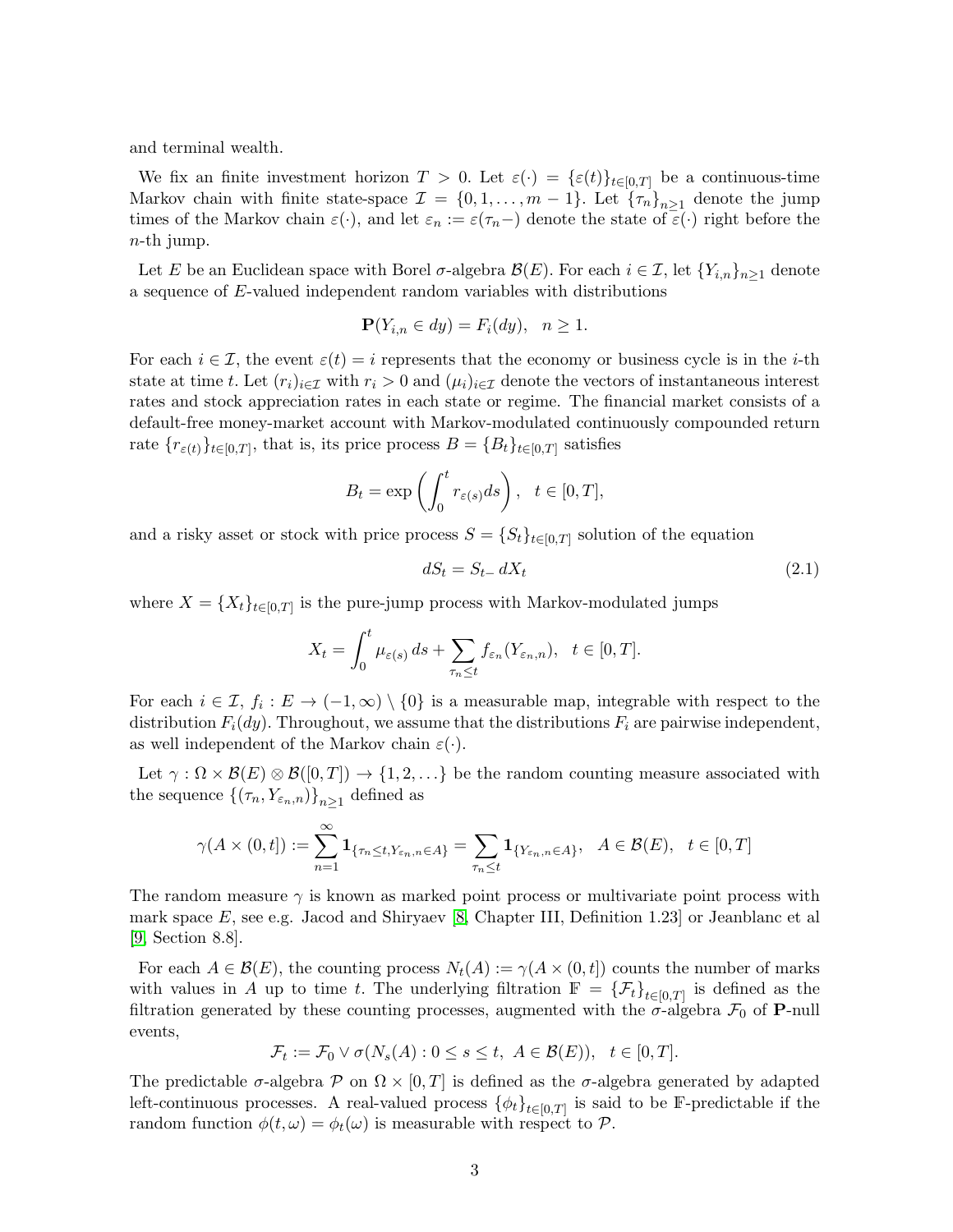Similarly, a map  $\phi : \Omega \times [0,T] \times E \to \mathbb{R}$  is said to be F-predictable if it is measurable with respect to the product  $\sigma$ -algebra  $\mathcal{P} \otimes \mathcal{B}(E)$ . For  $\phi \to \text{P-predictable}$ , we may define the stochastic integral of  $\phi$  with respect to the random measure  $\gamma(dy, dt)$  as follows

$$
\int_{(0,t]} \int_E \phi(s,y)\gamma(dy,ds) := \sum_{\tau_n \le t} \phi(\tau_n, Y_{\varepsilon_n,n}) = \sum_{n=1}^{N_t(E)} \phi(\tau_n, Y_{\varepsilon_n,n}), \quad t \in [0,T].
$$

Using this definition, we can rewrite equation [\(2.1\)](#page-2-0) as

$$
dS_t = S_{t-}\left[\mu_{\varepsilon(t)} dt + \int_E f_{\varepsilon(t-)}(y)\,\gamma(dy, dt)\right].\tag{2.2}
$$

The solution of this linear equation is given by the process

$$
S_t = S_0 \mathcal{E}_t \left( \int_0^t \mu_{\varepsilon(s)} ds + \int_0^t \int_E f_{\varepsilon(s-)}(y) \gamma(dy, ds) \right)
$$
  
= 
$$
S_0 \exp \left( \int_0^t \mu_{\varepsilon(s)} ds \right) \prod_{n=1}^{N_t(E)} (1 + f_{\varepsilon_n}(Y_{\varepsilon_n, n})), \quad t \in [0, T].
$$

Here,  $\mathcal{E}_t(\cdot)$  denotes the stochastic (Doléans-Dade) exponential, see e.g. Jeanblanc et al [\[9,](#page-22-13) Section 9.4.3]. Moreover, since  $f_i(y) > -1$ , the price process S satisfies

$$
S_t = S_0 \exp\left(\int_0^t \mu_{\varepsilon(s)} ds + \sum_{n=1}^{N_t(E)} \ln(1 + f_{\varepsilon_n}(Y_{\varepsilon_n, n}))\right)
$$
  
=  $S_0 \exp\left(\int_0^t \mu_{\varepsilon(s)} ds + \int_0^t \int_E \ln(1 + f_{\varepsilon(s-)}(y)) \gamma(dy, ds)\right), \quad t \in [0, T].$ 

The log-returns of the stock process  $S_t$  are then given by the pure-jump process with Markovmodulated random jumps

$$
\ln\left(\frac{S_t}{S_0}\right) = \int_0^t \mu_{\varepsilon(s)} ds + \sum_{n=1}^{N_t(E)} \ln(1 + f_{\varepsilon_n}(Y_{\varepsilon_n, n})), \quad t \in [0, T].
$$

For an agent willing to invest in the financial market described above, let  $\pi_t$  denote the fraction of wealth invested in the risky asset  $S_t$  at time t, so that the fraction of wealth invested in the money account  $B_t$  is  $1 - \pi_t$ . Recall that a positive value for  $\pi_t$  represents a long position in the risky asset, whereas a negative  $\pi_t$  stands for a short position.

During the time interval  $[0, T]$ , the investor is allowed to consume at an instantaneous consumption rate  $c_t$ . In the following, we consider only portfolio-consumption pairs  $(\pi, c)$  =  $\{(\pi_t, c_t)\}_{t \in [0,T]}$  that are F-predictable, satisfy the integrability condition

$$
\int_0^T (\pi_t^2 + c_t) dt < +\infty, \text{ a.s.},
$$

as well as the so-called *self-financing condition*, that is, for an initial wealth  $x > 0$  and a portfolio-consumption pair  $(\pi, c)$ , the wealth  $V_t$  at time t of the investor satisfies the stochastic differential equation

<span id="page-3-0"></span>
$$
dV_t = (V_{t-}r_{\varepsilon(t)} - c_t) dt + \pi_t V_{t-} \left\{ (\mu_{\varepsilon(t)} - r_{\varepsilon(t)}) dt + \int_E f_{\varepsilon(t-)}(y) \gamma(dy, dt) \right\},
$$
  
\n
$$
V_0 = x.
$$
\n(2.3)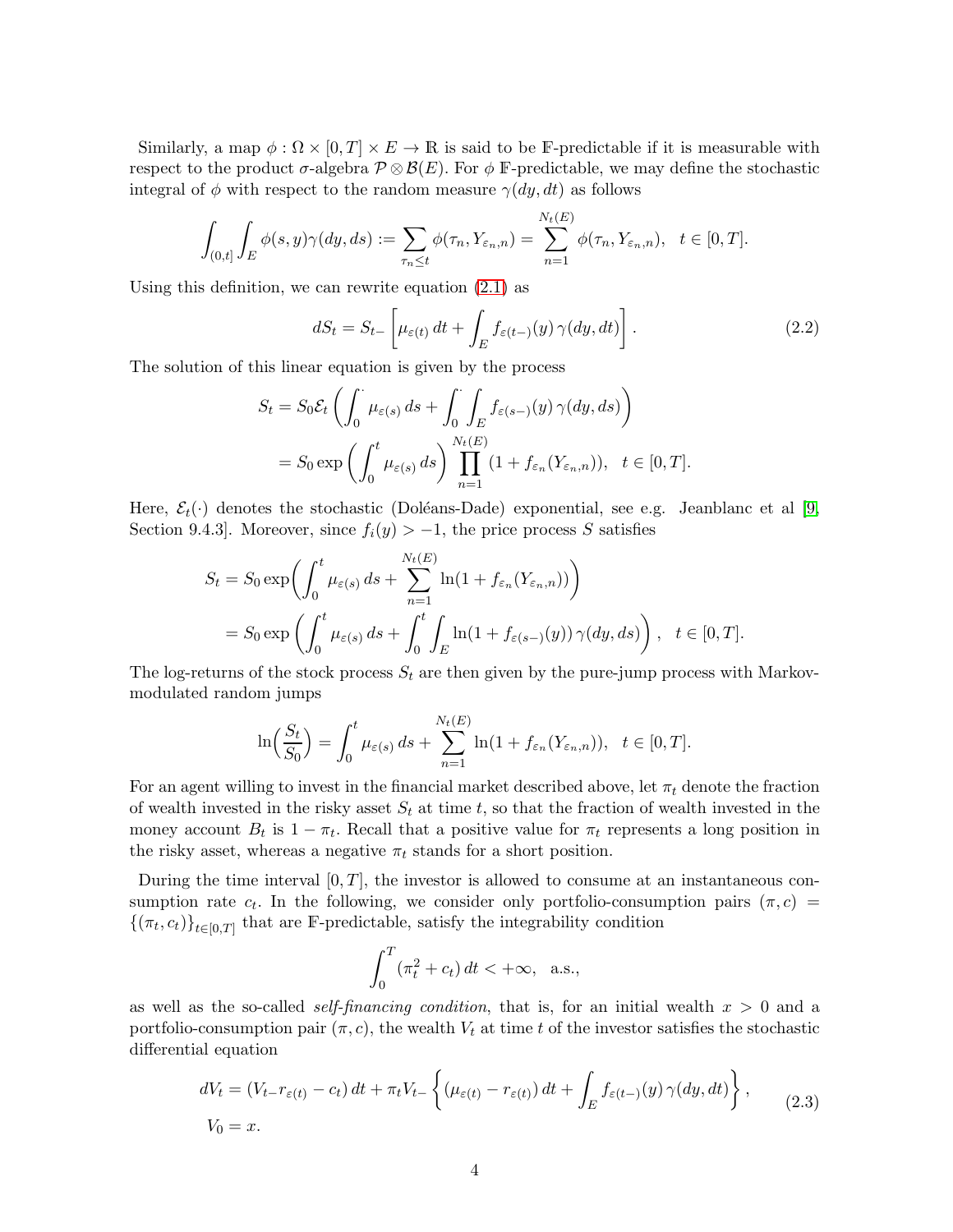We denote with  $V^{x,\pi,c} = \{V_t^{x,\pi,c}\}$  $\{t^{x,\pi,c}\}_{t\in[0,T]}$  the solution to equation [\(2.3\)](#page-3-0). In particular, if there is no consumption i.e.  $c_t = 0$  for all  $t \in [0, T]$ , equation [\(2.3\)](#page-3-0) is linear and its solution is given explicitly by

$$
V_t^{x,\pi,0} = x\mathcal{E}_t \left( \int_0^\cdot \left[ r_{\varepsilon(s)} + \pi_s \left( \mu_{\varepsilon(s)} - r_{\varepsilon(s)} \right) \right] ds + \int_0^\cdot \int_E \pi_s f_{\varepsilon(s-)}(y) \gamma(dy, ds) \right)
$$
  
=  $x \exp \left( \int_0^t \left[ \pi_s \mu_{\varepsilon(s)} + (1 - \pi_s) r_{\varepsilon(s)} \right] ds \right) \prod_{n=1}^{N_t(E)} (1 + \pi_{\tau_n} f_{\varepsilon_n}(Y_{\varepsilon_n, n})).$  (2.4)

Notice that this is always positive if, for instance, short-selling is not allowed for any of the assets i.e. if  $\pi_t \in [0, 1]$  for all  $t \in [0, T]$ . We can use [\(2.4\)](#page-4-0) to find an expression for the wealth process  $V^{x,\pi,c}$  in terms of  $V^{1,\pi,0} = \{V_t^{1,\pi,0}\}$  $\{t^{(1,\pi,\upsilon)}\}_{t\in[0,T]}$ , the wealth process with initial wealth 1 and portfolio-consumption pair  $(\pi, 0)$ , as follows: consider the process

<span id="page-4-0"></span>
$$
\xi_t^{x,\pi,c} := x - \int_0^t \frac{c_s}{V_{s-}^{1,\pi,0}} ds, \quad t \in [0,T].
$$

In differential form, we have  $V_{t-}^{1,\pi,0} d\xi_t^{x,\pi,c} = -c_t dt$ . Then

$$
d\left(\xi_t^{x,\pi,c}V_t^{1,\pi,0}\right) = \xi_t^{x,\pi,c} dV_t^{1,\pi,0} + V_{t-}^{1\pi,0} d\xi_t^{x,\pi,c}
$$
  
= 
$$
\xi_t^{x,\pi,c}V_{t-}^{1,\pi,0}\left(\left[r_{\varepsilon(t)} + \pi_t\left(\mu_{\varepsilon(t)} - r_{\varepsilon(t)}\right)\right] dt + \pi_t \int_E f_{\varepsilon(t-)}(y)\,\gamma(dy,dt)\right) - c_t\,dt.
$$

Since  $\xi_0^{x,\pi,c}V_0^{1,\pi,0} = x$ , by uniqueness of solution to equation [\(2.3\)](#page-3-0), the wealth process  $V^{x,\pi,c}$ is a modification of

<span id="page-4-1"></span>
$$
\xi_t^{x,\pi,c} V_t^{1,\pi,0} =
$$
\n
$$
\left[ x - \int_0^t \frac{c_s}{V_{s-}^{1,\pi,0}} ds \right] \exp \left( \int_0^t \left[ \pi_s \mu_{\varepsilon(s)} + (1 - \pi_s) r_{\varepsilon(s)} \right] ds \right) \prod_{n=1}^{N_t(E)} (1 + \pi_{\tau_n} f_{\varepsilon_n}(Y_{\varepsilon_n,n})).
$$
\n(2.5)

Notice that the portfolio-consumption pair  $(\pi, c)$  leads to positive wealth at time  $t \in [0, T]$  if, almost surely

$$
\int_0^t \frac{c_s}{V_{s-}^{1,\pi,0}} ds < x \quad \text{and} \quad \pi_{\tau_n} f_{\varepsilon_n}(Y_{\varepsilon_n,n}) > -1, \ \forall \tau_n \le t.
$$

The class  $\mathcal{A}(x)$  of admissible pairs for initial wealth  $x > 0$  is defined as the set of portfolioconsumption pairs  $(\pi, c)$  for which equation [\(2.3\)](#page-3-0) possesses an unique strong solution  $V^{x,\pi,c} =$  $\{V_t^{x,\pi,c}$  $\{f_t^{x,\pi,c}\}_{t\in[0,T]}$  such that  $V_t^{x,\pi,c} \geq 0$ , a.s. for all  $t \in [0,T]$ .

We now define the utility maximization problem for optimal choice of portfolio and consumption processes. Let  $U_1 : [0, T] \times [0, \infty) \to [-\infty, \infty)$  and  $U_2 : [0, \infty) \to [-\infty, \infty)$  denote consumption and investment utility functions respectively, satisfying the following conditions

- (i)  $U_1(t, x) > -\infty$  and  $U_2(x) > -\infty$  for all  $t \in [0, T]$  and  $x \in (0, \infty)$
- (ii) for each  $t \in [0, T]$  the mappings  $U_1(t, \cdot) : (0, \infty) \to \mathbb{R}$  and  $U_2(\cdot) : (0, \infty) \to \mathbb{R}$  are strictly increasing, strictly concave, of class  $C^1$  on  $(0, \infty)$ , such that

$$
\lim_{x \downarrow 0, x > 0} \frac{\partial U_1}{\partial x}(t, x) = +\infty, \quad \lim_{x \to \infty} \frac{\partial U_1}{\partial x}(t, x) = 0, \quad \lim_{x \downarrow 0, x > 0} U_2'(x) = +\infty, \quad \lim_{x \to \infty} U_2'(x) = 0.
$$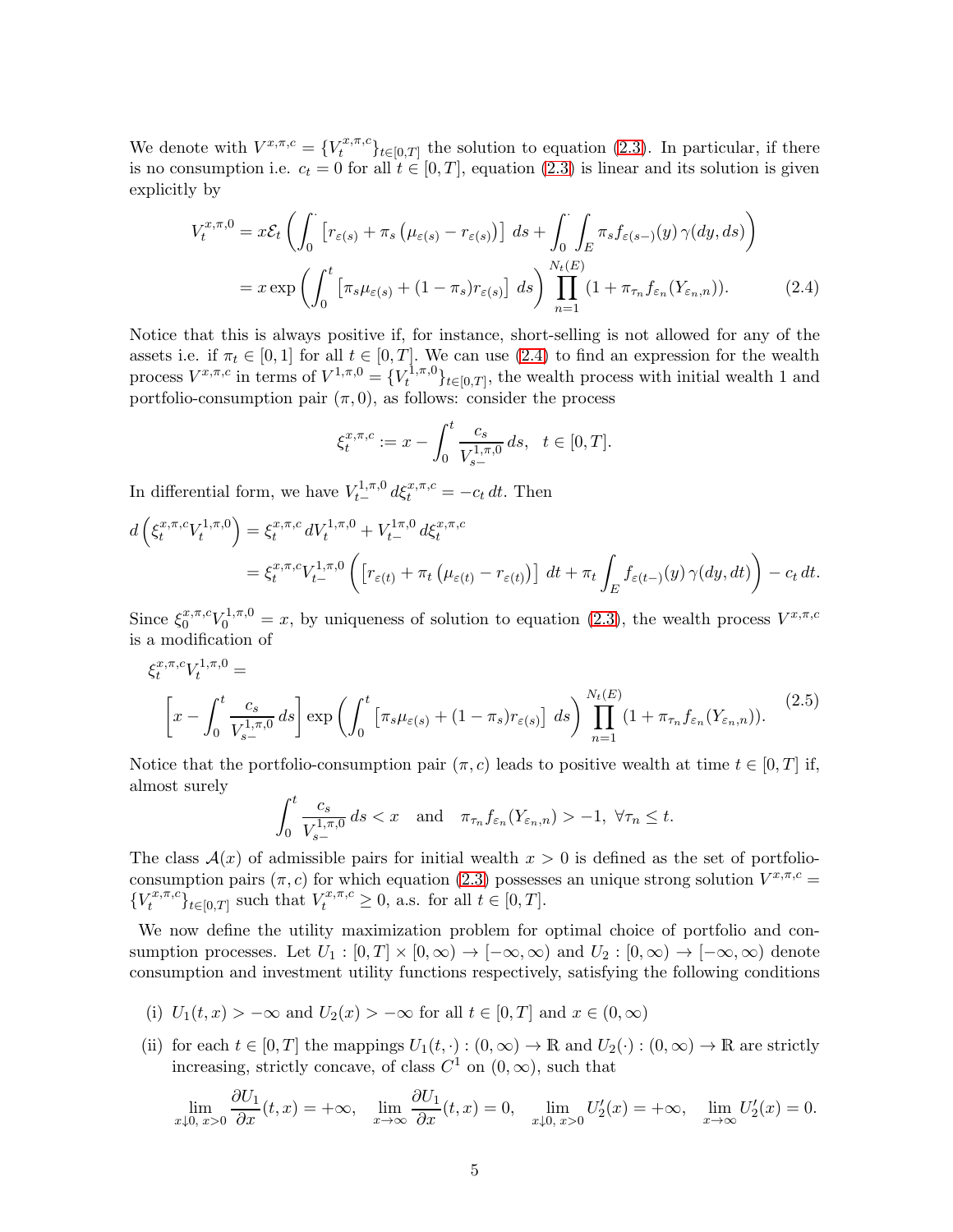(iii)  $U_1$  and  $\frac{\partial U_1}{\partial x}$  are continuous on  $[0, T] \times (0, \infty)$ .

Given the initial state of the Markov chain  $\varepsilon(0) = i \in \mathcal{I}$ , let  $\tilde{\mathcal{A}}_i(x)$  denote the class of admissible portfolio-consumption strategies  $(\pi, c) \in \mathcal{A}(x)$  such that

$$
\mathbb{E}_i\left[\int_0^T U_1(t,c_t)^{-} dt + U_2(V_T^{x,\pi,c})^{-}\right] > -\infty,
$$

where  $\alpha^- := \min\{0, \alpha\}$  is the negative part of  $\alpha \in \mathbb{R}$  and  $\mathbb{E}_i[\cdot] := \mathbb{E}[\cdot | \varepsilon(0) = i]$ . We define the utility functional

$$
J_i(x; \pi, c) := \mathbb{E}_i \left[ \int_0^T U_1(t, c_t) dt + U_2(V_T^{x, \pi, c}) \right], \quad (\pi, c) \in \tilde{\mathcal{A}}_i(x),
$$

and consider the following utility maximization problem from terminal wealth and consumption

<span id="page-5-2"></span>
$$
\vartheta_i(x) := \sup_{(\pi, c) \in \tilde{\mathcal{A}}_i(x)} J_i(x; \pi, c), \quad x > 0, \quad i \in \mathcal{I}.
$$
\n(2.6)

An admissible portfolio-consumption pair  $(\hat{\pi}, \hat{c}) \in \tilde{\mathcal{A}}_i(x)$  is said to be optimal for the initial state  $\varepsilon(0) = i$  and initial wealth  $x > 0$  if  $\vartheta_i(x) = J_i(x; \hat{\pi}, \hat{c})$ .

## 3 Martingale approach and main result

Recall that the compensator  $\rho(dy, dt)$  of the marked point process  $\gamma(dy, dt)$  is the unique (possibly, up to a null set) predictable random measure such that, for every <sup>F</sup>−predictable map  $\phi(t, y)$  the two following conditions hold

i. The process

$$
\int_0^t \int_E \phi(s, y) \, \rho(dy, ds), \quad t \ge 0,
$$

- is <sup>F</sup>−predictable.
- ii. If the process

$$
\int_0^t \int_E |\phi(s, y)| \rho(dy, ds) < +\infty, \quad \forall t \ge 0.
$$

is increasing and locally integrable, then

$$
M_t(\phi) := \int_0^t \int_E \phi(s, y) \gamma(dy, ds) - \int_0^t \int_E \phi(s, y) \rho(dy, ds), \quad t \ge 0,
$$

is F-local martingale (see e.g. Jeanblanc et al [\[9,](#page-22-13) Definition 8.8.2.1]).

The following is the main assumption for the rest of this section

<span id="page-5-1"></span>**Assumption A.1.** There exists  $(\lambda_i)_{i\in\mathcal{I}}$  with  $\lambda_i > 0$  for all  $i \in \mathcal{I}$  such that the compensator  $\rho(dy, dt)$  of  $\gamma(dy, dt)$  satisfies

<span id="page-5-0"></span>
$$
\rho(dy, dt) = F_{\varepsilon(t-)}(dy)\lambda_{\varepsilon(t-)} dt, \quad \text{a.s.} \tag{3.1}
$$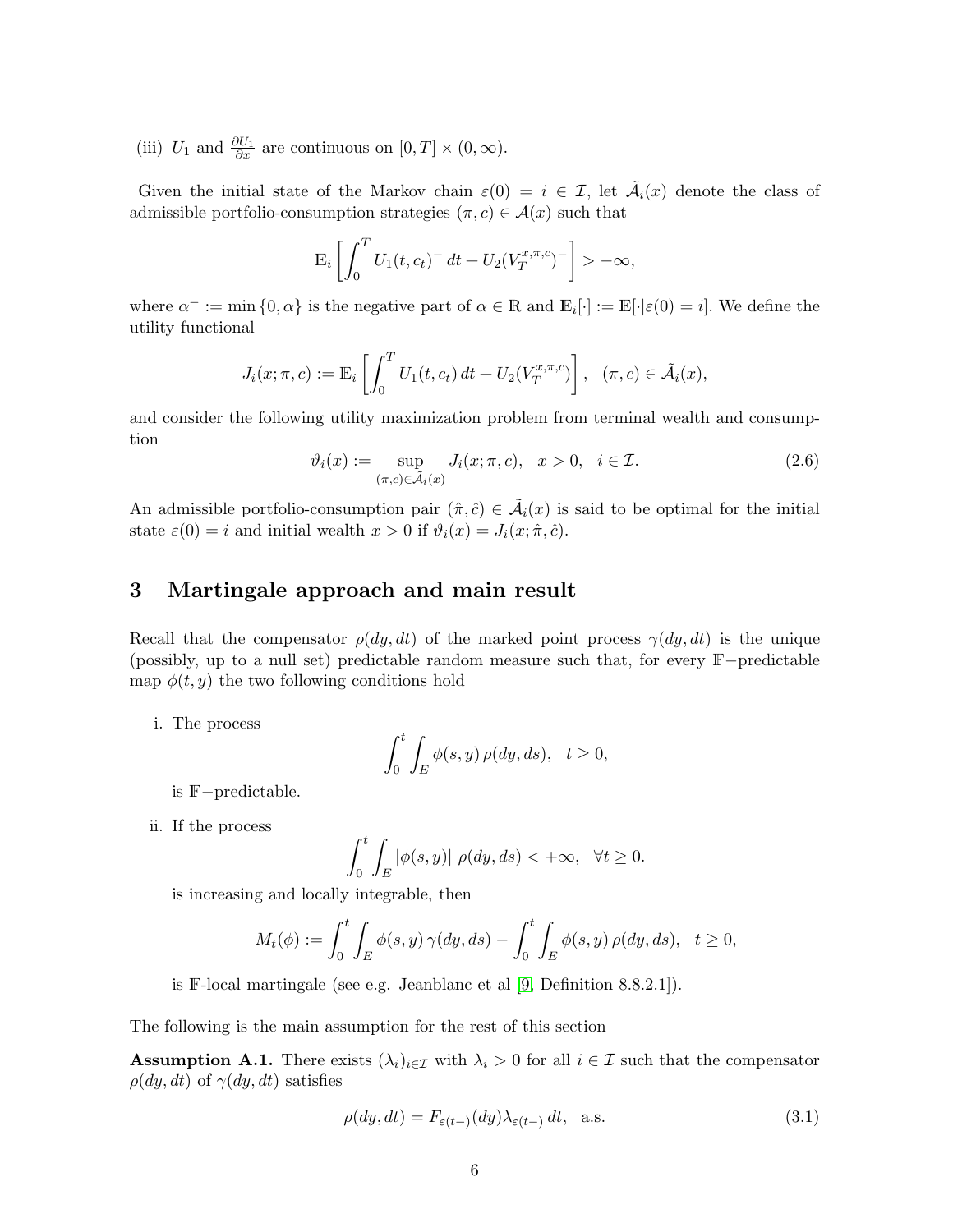**Remark 3.1.** Condition [\(3.1\)](#page-5-0) is similar to the main assumption in the recent paper by Elliott and Siu [\[5\]](#page-22-11). In the next section, using properties of jump-telegraph processes, we will prove that Assumption [A.1](#page-5-1) actually holds for our market model in the case of a two-state Markov chain.

**Remark 3.2.** Under Assumption [A.1,](#page-5-1) the counting process  $N_t(A) := \gamma(A \times (0,t])$  is an inhomogeneous Poisson process with stochastic (Markov-modulated) intensity  $F_{\varepsilon(t-)}(A)\lambda_{\varepsilon(t-)}$ , see e.g. Jeanblanc et al [\[9,](#page-22-13) Section 8.4.2] or the proof of Corollary [4.5](#page-15-0) below.

Let  $\widetilde{\gamma}(dy, dt) := \gamma(dy, dt) - F_{\varepsilon(t-)}(dy) \lambda_{\varepsilon(t-)} dt$  denote the compensated martingale measure associated with the counting measure  $\gamma(dy, dt)$ . We define equivalent martingale probability measures via the Radon-Nikodym densities

$$
\left. \frac{d\mathbf{Q}^{\varphi}}{d\mathbf{P}} \right|_{\mathcal{F}_t} := Z_t^{\varphi}, \ \ t \in [0, T],
$$

where  $Z^{\varphi} = \{Z_t^{\varphi}\}\$  $\mathcal{L}_{t}^{\varphi}$ <sub>t</sub><sub> $t \in [0,T]$ </sub> is the solution of the linear SDE

<span id="page-6-2"></span>
$$
dZ_t = Z_{t-} \int_E (\varphi_{\varepsilon(t-)}(y) - 1) \widetilde{\gamma}(dy, dt), \quad Z_0 = 1,
$$
\n(3.2)

and, for each  $i \in \mathcal{I}$ ,  $\varphi_i : \Omega \times E \to (0, \infty)$  is a nonnegative-valued F-predictable map satisfying  $\int_E \varphi_i(y) F_i(dy) < +\infty$  a.s. In what follows, we denote  $\varphi = (\varphi_i)_{i \in \mathcal{I}}$ .

If the process  $Z^{\varphi}$  satisfies  $\mathbb{E}[Z^{\varphi}_T]$  $T(T/T) = 1$ , then  $Z^{\varphi}$  is a F-martingale under **P**, and  $\mathbf{Q}^{\varphi}$  defines a probability measure on  $(\Omega, \mathcal{F}_T)$ , see e.g. Theorem T10 in Brémaud [\[1,](#page-22-14) Chapter VIII]. Moreover, the compensator measure  $\rho^{\varphi}(dy, dt)$  of  $\gamma(dy, dt)$  under  $\mathbf{Q}^{\varphi}$  satisfies

$$
\rho^{\varphi}(dy, dt) = F^{\varphi}_{\varepsilon(t-)}(dy) \lambda^{\varphi}_{\varepsilon(t-)} dt
$$

where, for each  $i \in \mathcal{I}$ ,

$$
F_i^{\varphi}(dy) := \frac{\varphi_i(y)}{h_i^{\varphi}} F_i(dy),
$$
  

$$
\lambda_i^{\varphi} := \lambda_i h_i^{\varphi},
$$

and

$$
h_i^{\varphi} := \int_E \varphi_i(y) \, F_i(dy).
$$

<span id="page-6-3"></span>Remark 3.3. If

<span id="page-6-0"></span>
$$
\int_{E} \varphi_i(y)^p F_i(dy) < +\infty, \text{ a.s., } \forall i \in \mathcal{I}
$$
\n(3.3)

for some  $p > 1$ , then  $\mathbb{E}[Z_T^{\varphi}]$  $T(T) = 1$  and  $\mathbf{Q}^{\varphi}$  defines a probability measure on  $(\Omega, \mathcal{F}_T)$ , see e.g. Theorem T11 of Brémaud [\[1,](#page-22-14) Chapter VIII]. For  $m = 2$ , the same holds if condition [\(3.3\)](#page-6-0) is satisfied with  $p = 1$ , see Remark [4.4](#page-15-1) below.

Let  $\Theta$  denote the set of m-tuples  $\varphi = (\varphi_i)_{i \in \mathcal{I}}$  of non-negative valued F-predictable maps for which  $Z^{\varphi}$  is a F-martingale and the following condition holds

<span id="page-6-1"></span>
$$
\mu_i - r_i + \lambda_i \int_E f_i(y) \varphi_i(y) F_i(dy) = 0, \text{ a.s. for all } i \in \mathcal{I}.
$$
 (3.4)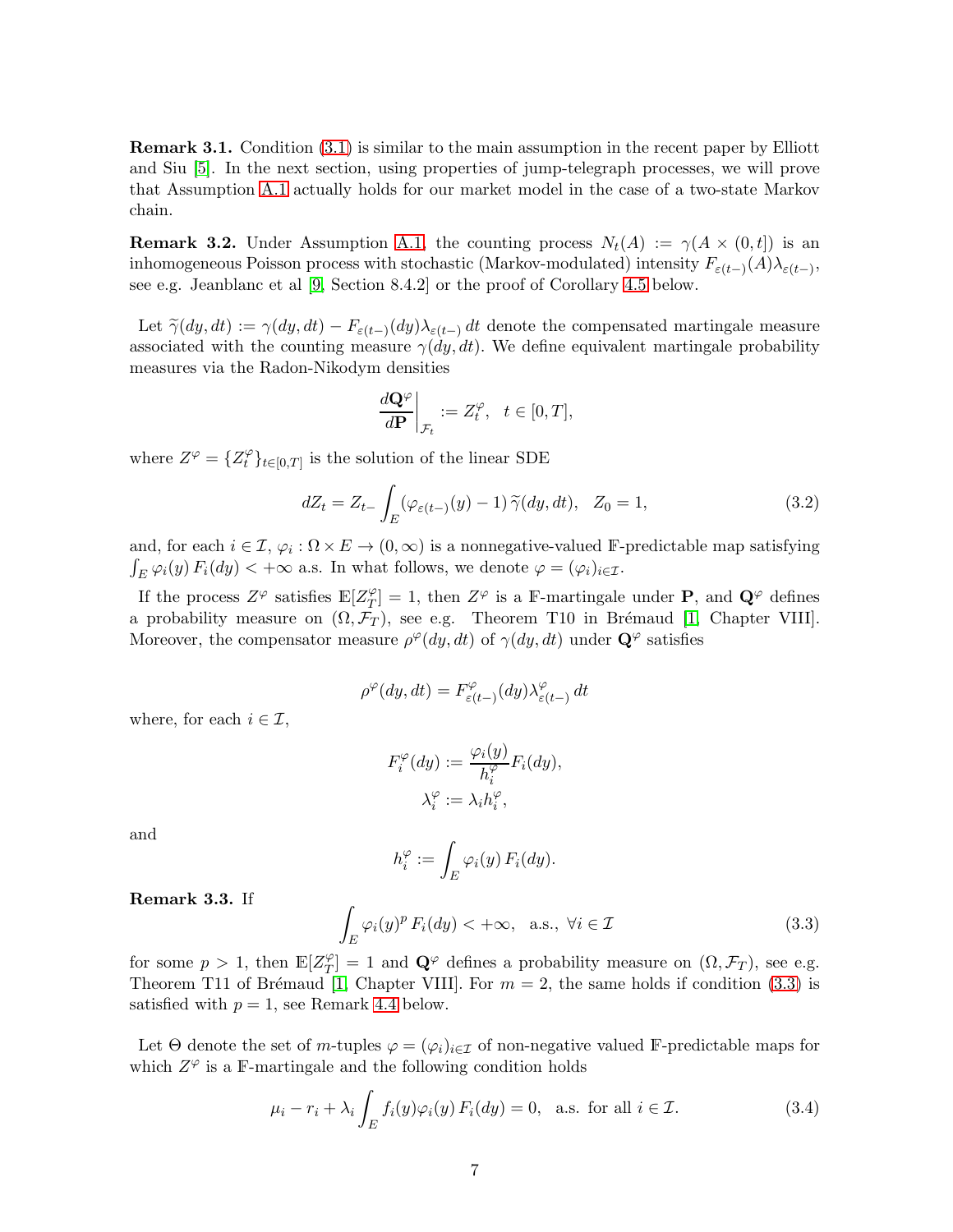**Remark 3.4.** Under condition [\(3.4\)](#page-6-1), the discounted asset price  ${B_t^{-1}S_t}_{t\in[0,T]}$  is a  $\mathbf{Q}^{\varphi}$ -local martingale. Indeed, let  $\widetilde{\gamma}^{\varphi}(dy, dt) := \gamma(dy, dt) - F^{\varphi}_{\varepsilon}(dx)$  $\bar{\lambda}_{\varepsilon(t-)}^\varphi(dy) \bar{\lambda}_{\varepsilon(t)}^\varphi$  $\frac{\varphi}{\varepsilon(t-)} dt$  denote the compensated martingale measure associated under the equivalent probability measure  $\mathbf{Q}^{\varphi}$ . Then, we have

$$
d(B_t^{-1}S_t) = B_t^{-1}S_{t-} \left\{ \left( \mu_{\varepsilon(t)} - r_{\varepsilon(t)} \right) dt + \int_E f_{\varepsilon(t-)}(y) \gamma(dy, dt) \right\}
$$
  
=  $B_t^{-1}S_{t-} \left\{ \left[ \mu_{\varepsilon(t-)} - r_{\varepsilon(t-)} + \lambda_{\varepsilon(t-)}^{\varphi} \int_E f_{\varepsilon(t-)}(y) F_{\varepsilon(t-)}^{\varphi}(dy) \right] dt + \int_E f_{\varepsilon(t-)}(y) \tilde{\gamma}^{\varphi}(dy, dt) \right\}$   
=  $B_t^{-1}S_{t-} \int_E f_{\varepsilon(t-)}(y) \tilde{\gamma}^{\varphi}(dy, dt)$ 

and the claim follows. Moreover, since  $f_i(y) \neq 0$  for  $i \in \mathcal{I}$  the market model is arbitrage-free (see e.g. Remark 1 of Ratanov and Melnikov [\[16\]](#page-22-15) for the case of two-regimes and deterministic jumps). Then, by the first fundamental theorem of asset pricing, the set  $\Theta$  is non-empty.

For each  $\varphi \in \Theta$  we define the *state price density* process  $H^{\varphi} = \{H_t^{\varphi}\}$  $t^{\varphi}\}_{t\in[0,T]}$  by

$$
H_t^{\varphi} := B_t^{-1} Z_t^{\varphi}, \quad t \in [0, T].
$$

The solution of equation [\(3.2\)](#page-6-2) is given by

$$
Z_t^{\varphi} = \exp\left(\int_0^t \int_E (1 - \varphi_{\varepsilon(s)}(y)) \lambda_{\varepsilon(s)} F_{\varepsilon(s)}(dy) ds + \int_0^t \int_E \ln \varphi_{\varepsilon(s-)}(y) \gamma(dy, ds)\right)
$$
  
= 
$$
\exp\left(\int_0^t (1 - h_{\varepsilon(s)}^{\varphi}) \lambda_{\varepsilon(s)} ds + \int_0^t \int_E \ln \varphi_{\varepsilon(s-)}(y) \gamma(dy, ds)\right).
$$

Then, the process  $H^{\varphi}$  satisfies

$$
H_t^{\varphi} = \exp\left(\int_0^t \left[ (1 - h_{\varepsilon(s)}^{\varphi}) \lambda_{\varepsilon(s)} - r_{\varepsilon(s)} \right] ds + \int_0^t \int_E \ln(\varphi_{\varepsilon(s-)}(y)) \gamma(dy, ds) \right), \quad t \in [0, T].
$$

The following is a well-known result for the state price density process  $H^{\varphi}$  usually referred to as budget constraint. We include the proof for the sake of completeness.

**Proposition 3.5.** For all  $\varphi \in \Theta$  and  $(\pi, c) \in \mathcal{A}(x)$ , we have

<span id="page-7-0"></span>
$$
\mathbb{E}_{i}\left[H_{T}^{\varphi}V_{T}^{x,\pi,c}+\int_{0}^{T}H_{s}^{\varphi}c_{s}ds\right]\leq x,\quad\forall i\in\mathcal{I}.\tag{3.5}
$$

Proof. Using the product rule for jump processes and [\(3.4\)](#page-6-1), we have

$$
d(H_t^{\varphi} V_t^{x,\pi,c}) + H_t^{\varphi} c_t dt
$$
  
\n
$$
= H_{t-}^{\varphi} dV_t^{x,\pi,c} + V_{t-}^{x,\pi,c} dH_t^{\varphi} + H_{t-}^{\varphi} V_{t-}^{x,\pi,c} \pi_t \int_E f_{\varepsilon(t-)}(y) (\varphi_{\varepsilon(t-)}(y) - 1) \gamma(dy, dt) + H_t^{\varphi} c_t dt
$$
  
\n
$$
= H_{t-}^{\varphi} V_{t-}^{x,\pi,c} \left\{ r_{\varepsilon(t)} dt + \pi_t \Big[ (\mu_{\varepsilon(t)} - r_{\varepsilon(t)}) dt + \int_E f_{\varepsilon(t-)}(y) \gamma(dy, dt) \Big] \right\} - H_t^{\varphi} c_t dt
$$
  
\n
$$
+ H_t^{\varphi} V_{t-}^{x,\pi,c} \left\{ -r_{\varepsilon(t)} dt + \int_E (\varphi_{\varepsilon(t-)}(y) - 1) \tilde{\gamma}(dy, dt) \right\}
$$
  
\n
$$
+ H_t^{\varphi} V_{t-}^{x,\pi,c} \pi_t \int_E f_{\varepsilon(t-)}(y) (\varphi_{\varepsilon(t-)}(y) - 1) \gamma(dy, dt) + H_t^{\varphi} c_t dt
$$
  
\n
$$
= H_{t-}^{\varphi} V_{t-}^{x,\pi,c} \int_E (\pi_t f_{\varepsilon(t-)}(y) \varphi_{\varepsilon(t-)}(y) + \varphi_{\varepsilon(t-)}(y) - 1) \tilde{\gamma}(dy, dt)
$$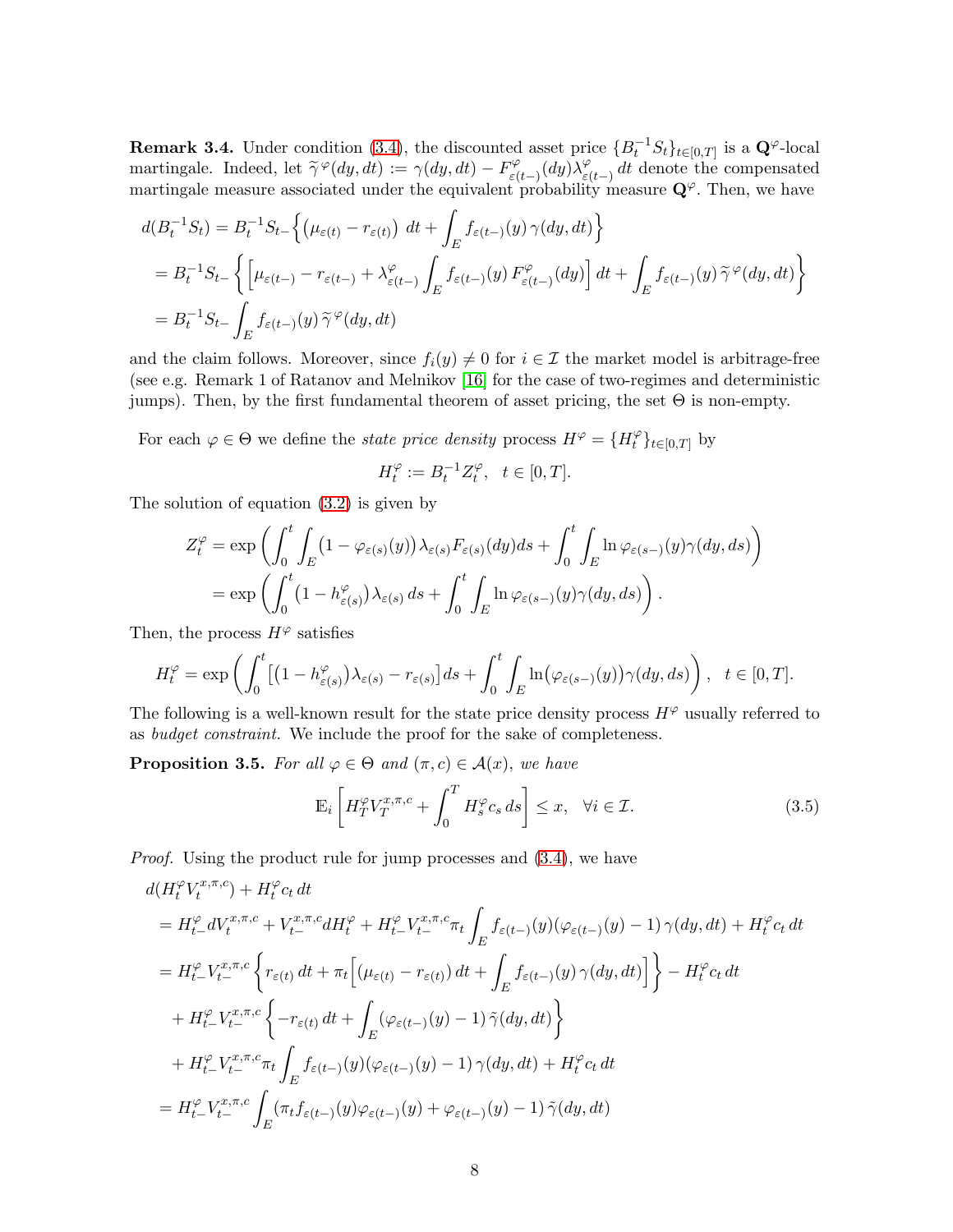Integrating, we get

$$
H_t V_t + \int_0^t H_s^{\varphi} c_s ds = x + \int_0^t \int_E (\pi_s f_{\varepsilon(s-)}(y) \varphi_{\varepsilon(s-)}(y) + \varphi_{\varepsilon(s-)}(y) - 1) \tilde{\gamma}(dy, ds)
$$

almost surely, for all  $t \in [0, T]$ . The stochastic integral in the right hand side is a F-local martingale which is bounded below, hence a F-super martingale, and (3.5) follows. martingale which is bounded below, hence a <sup>F</sup>−super martingale, and [\(3.5\)](#page-7-0) follows.

We now introduce an auxiliary functional related to the convex dual of the utility functions. Let U denote either  $U_2(\cdot)$  or  $U_1(t, \cdot)$  with  $t \in [0, T]$  fixed. Let I denote the inverse of U', so that

$$
I(U'(x)) = U'(I(x)) = x, \quad \forall x > 0.
$$

Then, I satisfies

$$
I(y) = \arg \max_{x>0} \{ U(x) - yx \}, \ \ y > 0.
$$

In particular,

<span id="page-8-0"></span>
$$
U(I(y)) - yI(y) \ge U(x) - yx, \quad \forall x, y > 0. \tag{3.6}
$$

Notice that  $U(I(y)) - yI(y) = U^*(y)$ , where  $U^*(y) := \sup_{x>0} \{U(x) - yx\}$  is the Legendre-Fenchel transform of the map  $(-\infty,0) \ni x \mapsto -U(-x) \in \mathbb{R}$ . The map  $U^*$  is known as the convex dual of the utility function U.

For the rest of this section we fix the initial regime  $\varepsilon(0) = i \in \mathcal{I}$ . For  $\varphi \in \Theta$ , we define the map

$$
\mathcal{X}_i^{\varphi}(y) := \mathbb{E}_i \left[ \int_0^T H_t^{\varphi} I_1(t, y H_t^{\varphi}) dt + H_T^{\varphi} I_2(y H_T^{\varphi}) \right].
$$

Let  $\widetilde{\Theta} = \{ \varphi \in \Theta : \mathcal{X}_i^{\varphi} \}$  $\mathcal{Y}_i^{\varphi}(y) < \infty, \ \forall y > 0, \ \forall i \in \mathcal{I} \}$ . For each  $\varphi \in \widetilde{\Theta}$  we denote  $\mathcal{Y}_i^{\varphi}$  $\alpha_i^{\varphi} := (\mathcal{X}_i^{\varphi})$  $\binom{1}{i}$ and define the process  $c^{x,\varphi} = (c_t^{x,\varphi})$  $(t^{x,\varphi}_{t})_{t\in[0,T]}$  and random variable  $G^{x,\varphi}$  as follows

$$
c_t^{x,\varphi} := I_1(t, \mathcal{Y}_i^{\varphi}(x)H_t^{\varphi}), \quad t \in [0,T],
$$
  
\n
$$
G^{x,\varphi} := I_2(\mathcal{Y}_i^{\varphi}(x)H_T^{\varphi}).
$$
\n(3.7)

<span id="page-8-1"></span>Finally, we define the auxiliary functional

$$
L_i(x; \varphi) := \mathbb{E}_i \left[ \int_0^T U_1(t, c_t^{x, \varphi}) dt + U_2(G^{x, \varphi}) \right], \quad x > 0, \ \varphi \in \widetilde{\Theta}.
$$

<span id="page-8-2"></span>**Lemma 3.6.** For all  $x > 0$  and  $i \in \mathcal{I}$ , the following holds

$$
J_i(x; \pi, c) \le L_i(x; \varphi), \ \forall (\pi, c) \in \tilde{\mathcal{A}}_i(x), \ \varphi \in \tilde{\Theta}.
$$

*Proof.* From  $(3.6)$  and  $(3.7)$ , we have

$$
U_1(t, c_t) \le U_1(t, c_t^{x, \varphi}) + \mathcal{Y}^{\varphi}(x) H_t^{\varphi}(c_t - c_t^{x, \varphi})
$$

and

$$
U_2(V_T^{x,\pi,c}) \le U_2(G^{x,\varphi}) + \mathcal{Y}^{\varphi}(x)H_T^{\varphi}(V_T^{x,\pi,c} - G^{x,\varphi}).
$$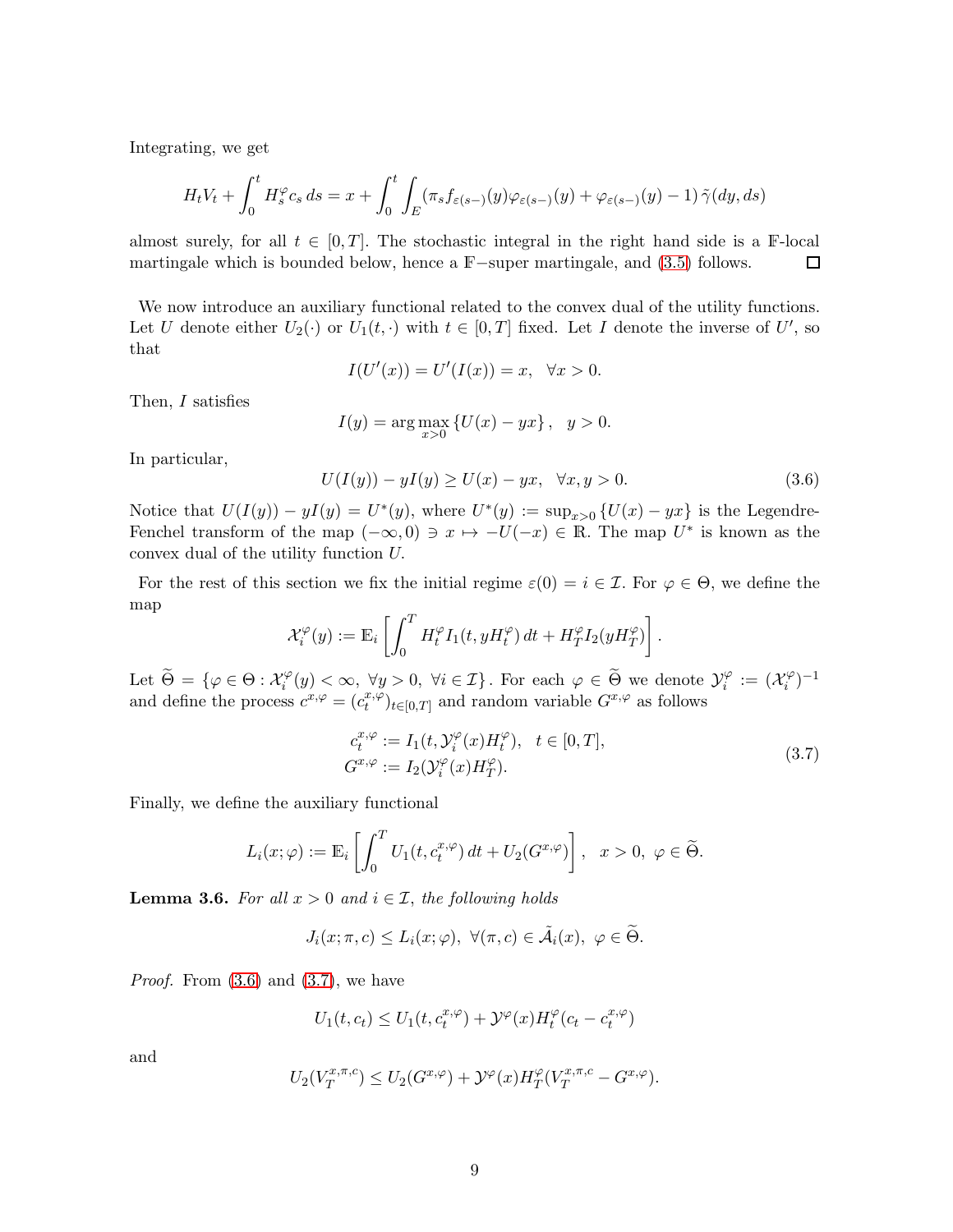Then, by [\(3.5\)](#page-7-0) and the definition of  $\mathcal{Y}^{\varphi}_i$  $i^{\varphi}$ , we have

$$
J_i(x; \pi, c) \le L_i(x; \varphi) + \mathcal{Y}_i^{\varphi}(x) \cdot \mathbb{E}_i \left[ \int_0^T H_t^{\varphi}(c_t - c_t^{x, \varphi}) dt + H_T^{\varphi}(V_T^{x, \pi, c} - G^{x, \varphi}) \right]
$$
  
\n
$$
\le L_i(x; \varphi) + \mathcal{Y}_i^{\varphi}(x)[x - \mathcal{X}_i^{\varphi}(\mathcal{Y}_i^{\varphi}(x))]
$$
  
\n
$$
= L_i(x; \varphi)
$$

and the desired result follows.

By the previous Lemma, we have  $\vartheta_i(x) \leq \tilde{\vartheta}_i(x)$ , where  $\tilde{\vartheta}_i(\cdot)$  is the optimal value function of the minimization problem

$$
\tilde{\vartheta}_i(x) := \inf_{\varphi \in \tilde{\Theta}} L_i(x; \varphi).
$$
\n(3.8)

In Theorem [3.7](#page-9-0) below, we find sufficient conditions to ensure  $\vartheta_i(x) = \tilde{\vartheta}_i(x)$  as well as the existence of an optimal portfolio-consumption process  $(\hat{\pi}, \hat{c})$ .

For each  $x > 0$  and  $\varphi \in \widetilde{\Theta}$ , consider the processes defined as

$$
Y_t^{x,\varphi} := \mathbb{E}\left[H_T^{\varphi}G^{x,\varphi} + \int_t^T H_s^{\varphi}c_s^{x,\varphi} ds \, \Big|\mathcal{F}_t\right], \quad t \in [0,T],
$$

and

$$
M_t^{x,\varphi} := Y_t^{x,\varphi} + \int_0^t H_s^{\varphi} c_s^{x,\varphi} ds, \quad t \in [0,T].
$$

Observe that  $Y_0^{x,\varphi} = \mathcal{X}_i^{\varphi}$  $\tilde{C}_i^\varphi(\mathcal{Y}_i^\varphi)$  $\psi_i^{\varphi}(x)$  = x and  $Y_t^{x,\varphi} \ge 0$  for all  $t \in [0,T]$ . Moreover,  $M_t^{x,\varphi}$  $t^{x,\varphi}$  satisfies

$$
M_t^{x,\varphi} = \mathbb{E}\left[H_T^{\varphi}G^{x,\varphi} + \int_0^T H_s^{\varphi}c_s^{x,\varphi} ds \, \Big|\mathcal{F}_t\right], \ t \in [0,T],\tag{3.9}
$$

that is, the process  $M^{x,\varphi} = \{M_t^{x,\varphi}\}_{t\in[0,T]}$  is an F-martingale. Let  $\beta^{x,\varphi}(t,y)$  denote the essentially unique martingale representation coefficient of  $M_t^{x,\varphi}$  with respect to the compensated measure  $\tilde{\gamma}(dy, dt)$ ,

$$
M_t^{x,\varphi} = x + \int_0^t \int_E \beta^{x,\varphi}(s,y) \,\tilde{\gamma}(dy,ds), \quad t \in [0,T], \tag{3.10}
$$

see e.g. Theorem T8 in Section VIII of Brémaud [\[1\]](#page-22-14). Then, the pair  $(Y^{x,\varphi}, \beta^{x,\varphi})$  satisfies the linear backward SDE

<span id="page-9-1"></span>
$$
Y_t^{x,\varphi} = H_T^{\varphi} G^{x,\varphi} + \int_t^T H_s^{\varphi} c_s^{x,\varphi} ds - \int_t^T \int_E \beta^{x,\varphi}(s,y) \,\tilde{\gamma}(dy,dt), \quad t \in [0,T],\tag{3.11}
$$

with final condition  $Y_T^{x,\varphi} = H_T^{\varphi} G^{x,\varphi}$ . The following is the main result of this paper

<span id="page-9-0"></span>**Theorem 3.7.** For  $x > 0$  and  $i \in \mathcal{I}$  fixed, suppose there exist  $\hat{\varphi} \in \tilde{\Theta}$  and a F-predictable portfolio process  $\hat{\pi}$  satisfying

<span id="page-9-2"></span>
$$
\hat{\pi}_t f_{\varepsilon(t-)}(y) + 1 = \frac{1}{\hat{\varphi}_{\varepsilon(t-)}(y)} \left[ \frac{\beta^{x,\hat{\varphi}}(t,y)}{Y_{t-}^{x,\hat{\varphi}}} + 1 \right], \quad \rho\text{-}a.e. \ \ (t,y) \in [0,T] \times E. \tag{3.12}
$$

Assume also that the wealth equation [\(2.3\)](#page-3-0) has a solution for  $(\hat{\pi}, \hat{c})$ , where  $\hat{c} = c^{x, \hat{\varphi}}$ . Then the following assertions hold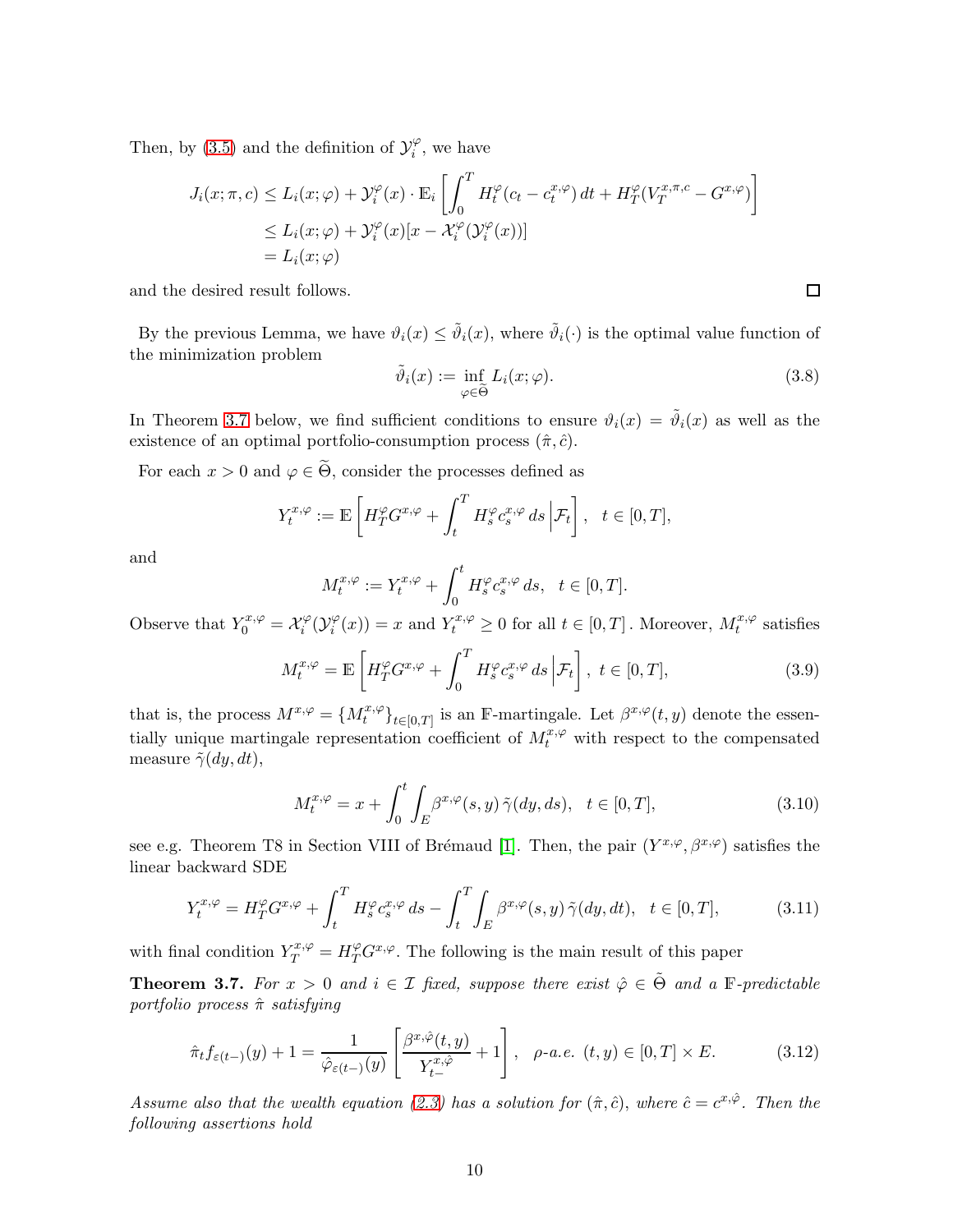- (a) The pair  $(\hat{\pi}, \hat{c})$  belongs to  $\tilde{A}_i(x)$  and solves the optimal portfolio-consumption problem  $(2.6),$  $(2.6),$
- (b) the wealth process  $V^{x,\hat{\pi},\hat{c}}$  is a modification of the process  $X_t^{x,\hat{\varphi}}$  $t^{x,\hat{\varphi}}:=Y^{x,\hat{\varphi}}_t$  $t^{x,\hat\varphi}/H_t^{\hat\varphi},$
- (c) the optimal value function for the utility maximization [\(2.6\)](#page-5-2) satisfies  $\vartheta_i = \mathcal{K}_i^{\hat{\varphi}}$  $\hat{\varphi}_i \circ \mathcal{Y}_i^{\hat{\varphi}}$  where

$$
\mathcal{K}_i^{\varphi}(y) := \mathbb{E}_i \left[ \int_0^T U_1(t, I_1(t, yH_t^{\varphi})) dt + U_2(I_2(yH_T^{\varphi})) \right], \quad y > 0.
$$

*Proof.* We prove first part (b). Since  $X_0^{x,\hat{\varphi}} = Y_0^{x,\hat{\varphi}} = x$ , it suffices to show that  $X_t^{x,\hat{\varphi}}$  $t^{x,\varphi}$  satisfies the wealth equation for the pair  $(\hat{\pi}, \hat{c})$ . Notice first that, by the definition of  $Z_t^{\hat{\varphi}}$  $t^{\varphi}$ , the process  $H_t^{\hat{\varphi}}$  $t<sub>t</sub><sup>\varphi</sup>$  satisfies the linear stochastic equation

$$
dH_t^{\hat{\varphi}} = H_{t-}^{\hat{\varphi}} \left\{ -r_{\varepsilon(t)} dt + \int_E (\hat{\varphi}_{\varepsilon(t-)}(y) - 1) \, \tilde{\gamma}(dy, dt) \right\}
$$
  
=  $H_{t-}^{\hat{\varphi}} \left\{ \left[ -r_{\varepsilon(t)} - \lambda_{\varepsilon(t-)} \int_E (\hat{\varphi}_{\varepsilon(t-)}(y) - 1) F_{\varepsilon(t-)}(dy) \right] dt + \int_E (\hat{\varphi}_{\varepsilon(t-)}(y) - 1) \, \gamma(dy, dt) \right\}$ 

Using integration formula for marked point processes (see e.g. Jeanblanc et al [\[9,](#page-22-13) Section 8.8]), the differential of  $1/H_t^{\hat{\varphi}}$  is given by

$$
d\Big(\frac{1}{H_t^{\hat{\varphi}}}\Big) = \frac{1}{H_{t-}^{\hat{\varphi}}}\Big\{ \Big[r_{\varepsilon(t)} + \lambda_{\varepsilon(t-)}\int_E(\hat{\varphi}_{\varepsilon(t-)}(y) - 1) F_{\varepsilon(t-)}(dy)\Big]\,dt + \int_E\Big(\frac{1}{\hat{\varphi}_{\varepsilon(t-)}(y)} - 1\Big)\,\gamma(dy,dt)\Big\}.
$$

From [\(3.11\)](#page-9-1), the differential of  $Y_t^{x,\hat{\varphi}}$  $t^{x,\varphi}$  is given by

$$
dY_t^{x,\hat{\varphi}} = -H_t^{\hat{\varphi}} c_t^{x,\hat{\varphi}} dt + \int_E \beta^{x,\hat{\varphi}}(t,y) \, \tilde{\gamma}(dy, dt).
$$

Using the product rule, we have

$$
d\left(\frac{Y_t^{x,\hat{\varphi}}}{H_t^{\hat{\varphi}}}\right) = Y_{t-} d\left(\frac{1}{H_t^{\hat{\varphi}}}\right) + \frac{1}{H_{t-}^{\hat{\varphi}}} dY_t^{x,\hat{\varphi}} + \frac{1}{H_{t-}^{\hat{\varphi}}}\int_E \beta^{x,\hat{\varphi}}(t,y) \left(\frac{1}{\hat{\varphi}_{\varepsilon(t-)}(y)} - 1\right) \gamma(dy, dt)
$$
  
\n
$$
= \frac{Y_{t-}}{H_{t-}^{\hat{\varphi}}}\Big\{ \Big[r_{\varepsilon(t)} + \lambda_{\varepsilon(t-)}\int_E (\varphi_{\varepsilon(t)}(y) - 1) F_{\varepsilon(t)}(dy)\Big] dt + \int_E \left(\frac{1}{\hat{\varphi}_{\varepsilon(t-)}(y)} - 1\right) \gamma(dy, dt) \Big\}
$$
  
\n
$$
- c_t^{x,\hat{\varphi}} dt + \frac{1}{H_{t-}^{\hat{\varphi}}} \Big\{ \int_E \beta^{x,\hat{\varphi}}(t,y) \,\tilde{\gamma}(dy, dt) + \int_E \beta^{x,\hat{\varphi}}(t,y) \Big(\frac{1}{\hat{\varphi}_{\varepsilon(t-)}(y)} - 1\Big) \,\gamma(dy, dt) \Big\}.
$$

We multiply and divide the last bracket by  $Y_{t-}^{x,\hat{\varphi}}$  and use  $\tilde{\gamma}(dy,dt) = \gamma(dy,dt) - \lambda_{\varepsilon(t-)} F_{\varepsilon(t-)}(dy) dt$ to obtain

$$
d\left(\frac{Y_t^{x,\hat{\varphi}}}{H_t^{\hat{\varphi}}}\right) = \left\{\frac{Y_t^{x,\hat{\varphi}}}{H_t^{\hat{\varphi}}}r_{\varepsilon(t)} - c_t^{x,\hat{\varphi}}\right\}dt + \frac{Y_{t-}}{H_{t-}^{\hat{\varphi}}}\left\{\lambda_{\varepsilon(t-)}\int_E\left(\varphi_{\varepsilon(t-)}(y) - 1 - \frac{\beta^{x,\hat{\varphi}}(t,y)}{Y_{t-}}\right)F_{\varepsilon(t-)}(dy) dt + \int_E\left(\frac{1}{\hat{\varphi}_{\varepsilon(t-)}(y)} - 1 + \frac{\beta^{x,\hat{\varphi}}(t,y)}{\hat{\varphi}_{\varepsilon(t-)}(y)Y_{t-}}\right)\gamma(dy,dt)\right\}
$$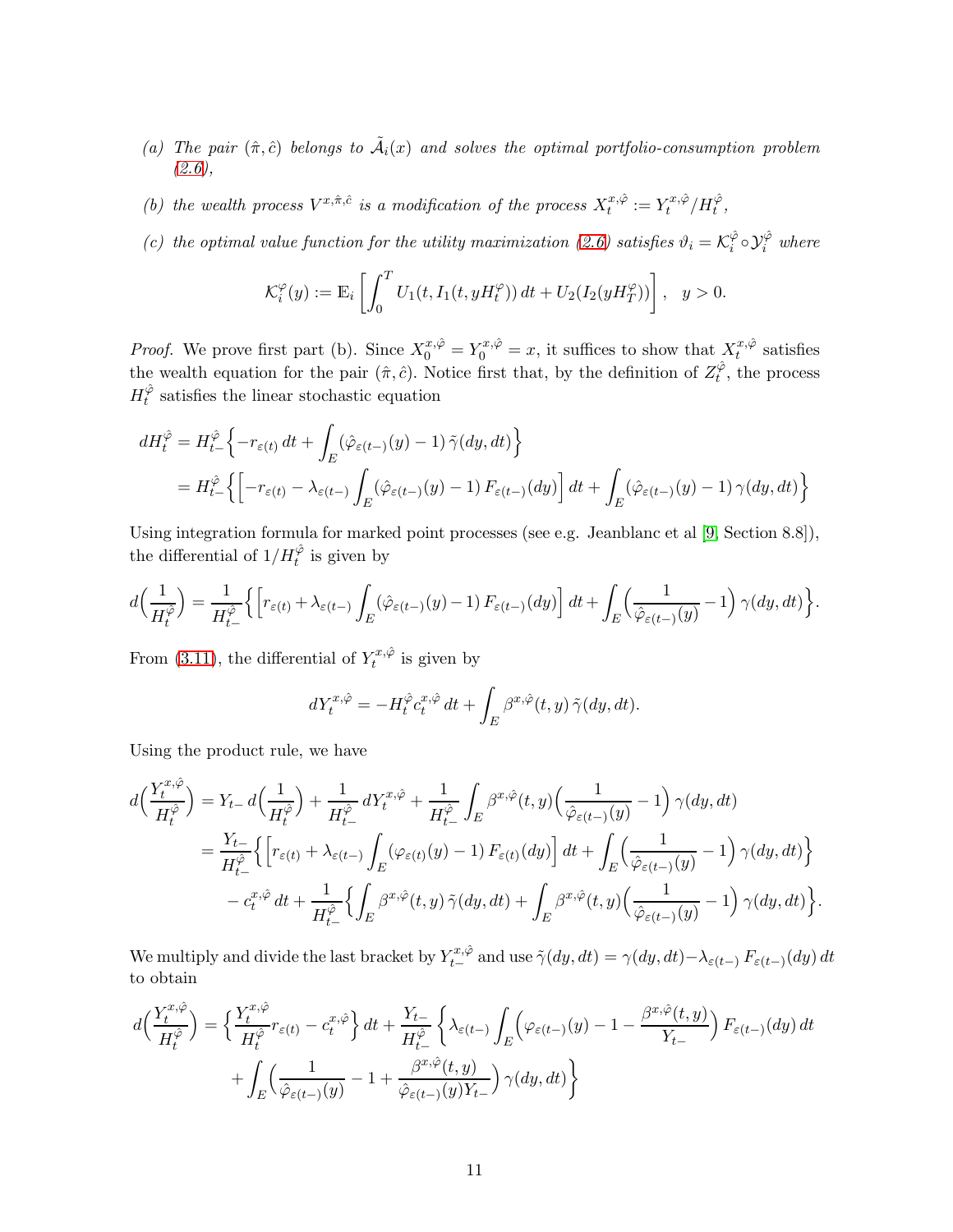From [\(3.12\)](#page-9-2), for the integrand in the stochastic integral, we have

$$
\frac{1}{\hat{\varphi}_{\varepsilon(t-)}(y)} - 1 + \frac{\beta^{x,\hat{\varphi}}(t,y)}{\hat{\varphi}_{\varepsilon(t-)}(y)Y_{t-}} = \pi_t f_{\varepsilon(t-)}(y)
$$

and [\(3.12\)](#page-9-2) in conjunction with [\(3.4\)](#page-6-1) yields

$$
\lambda_{\varepsilon(t-)} \int_{E} \left( \hat{\varphi}_{\varepsilon(t-)}(y) - 1 - \frac{\beta^{x,\hat{\varphi}}(t,y)}{Y_{t-}} \right) F_{\varepsilon(t-)}(dy)
$$
  
\n
$$
= \lambda_{\varepsilon(t-)} \int_{E} (\hat{\varphi}_{\varepsilon(t-)}(y) - \hat{\varphi}_{\varepsilon(t-)}(y)(\pi_t f_{\varepsilon(t-)}(y) + 1)) F_{\varepsilon(t-)}(dy)
$$
  
\n
$$
= \lambda_{\varepsilon(t-)} \int_{E} -\pi_t \hat{\varphi}_{\varepsilon(t-)}(y) f_{\varepsilon(t-)}(y) F_{\varepsilon(t-)}(dy)
$$
  
\n
$$
= \pi_t \left( \mu_{\varepsilon(t-)} - r_{\varepsilon(t-)} \right)
$$

and part (b) follows. In particular, we have  $V_T^{x,\hat{\pi},\hat{c}} = Y_T^{x,\hat{\varphi}}$  $T^{x,\hat{\varphi}}_T/H^{\hat{\varphi}}_T = G^{x,\hat{\varphi}},$  a.s. This in turn implies

$$
L_i(x; \hat{\varphi}) = J_i(x; \hat{\pi}, \hat{c}) \tag{3.13}
$$

and part (a) follows from Lemma [3.6.](#page-8-2) Part (c) follows easily since  $\vartheta_i(x) = \tilde{\vartheta}_i(x) = L_i(x; \hat{\varphi})$ .

Remark 3.8. Although optimality condition [\(3.12\)](#page-9-2) looks rather restrictive, as we will see in the last section, it simplifies significantly in the case of logarithmic utility functions.

### 4 Telegraph processes with Markov-modulated random jumps

In this section we revisit briefly the telegraph model with Markov-modulated random jumps introduced recently by López and Ratanov [\[14\]](#page-22-0). We assume that the Markov chain  $\varepsilon(\cdot)$  =  $\{\varepsilon(t)\}_{t\in[0,T]}$  takes only two values  $\{0,1\}$  with intensity matrix  $\begin{pmatrix} -\lambda_0 & \lambda_0 \\ \lambda_1 & -\lambda_1 \end{pmatrix}$ . Thus, X is given by the jump-telegraph process

<span id="page-11-0"></span>
$$
X_t = \int_0^t \mu_{\varepsilon(s)} ds + \sum_{n=1}^{N_t(E)} f_{\varepsilon_n}(Y_{\varepsilon_n, n}), \quad t \in [0, T]. \tag{4.1}
$$

We assume that the alternating tendencies  $\mu_0$  and  $\mu_1$  satisfy  $\mu_0 \neq \mu_1$ . By fixing the initial state  $\varepsilon(0) = i \in \{0, 1\}$ , we have the following equality in distribution

<span id="page-11-1"></span>
$$
X_t \stackrel{d}{=} \mu_i t \mathbf{1}_{\{t < \tau_1\}} + \left[ \mu_i \tau_1 + f_i(Y_{i,1}) + \widetilde{X}_{t-\tau_1} \right] \mathbf{1}_{\{t > \tau_1\}}, \quad t \in [0, T], \tag{4.2}
$$

where the process  $X = \{X_t\}_{t\in[0,T]}$  is a jump-telegraph process as in [\(4.1\)](#page-11-0) independent of X starting from the opposite initial state  $1 - i$ .

We denote  $P_i(\cdot) = P(\cdot | \varepsilon(0) = i)$ , and define  $p_i(t, x)$  as the density function of the random variable  $X_t$ , given the initial  $\varepsilon(0) = i \in \{0, 1\}$ ,

$$
p_i(t, x) := \frac{\mathbf{P}_i(X_t \in dx)}{dx}, \ \ t \in [0, T], \ x \in \mathbb{R}.
$$
 (4.3)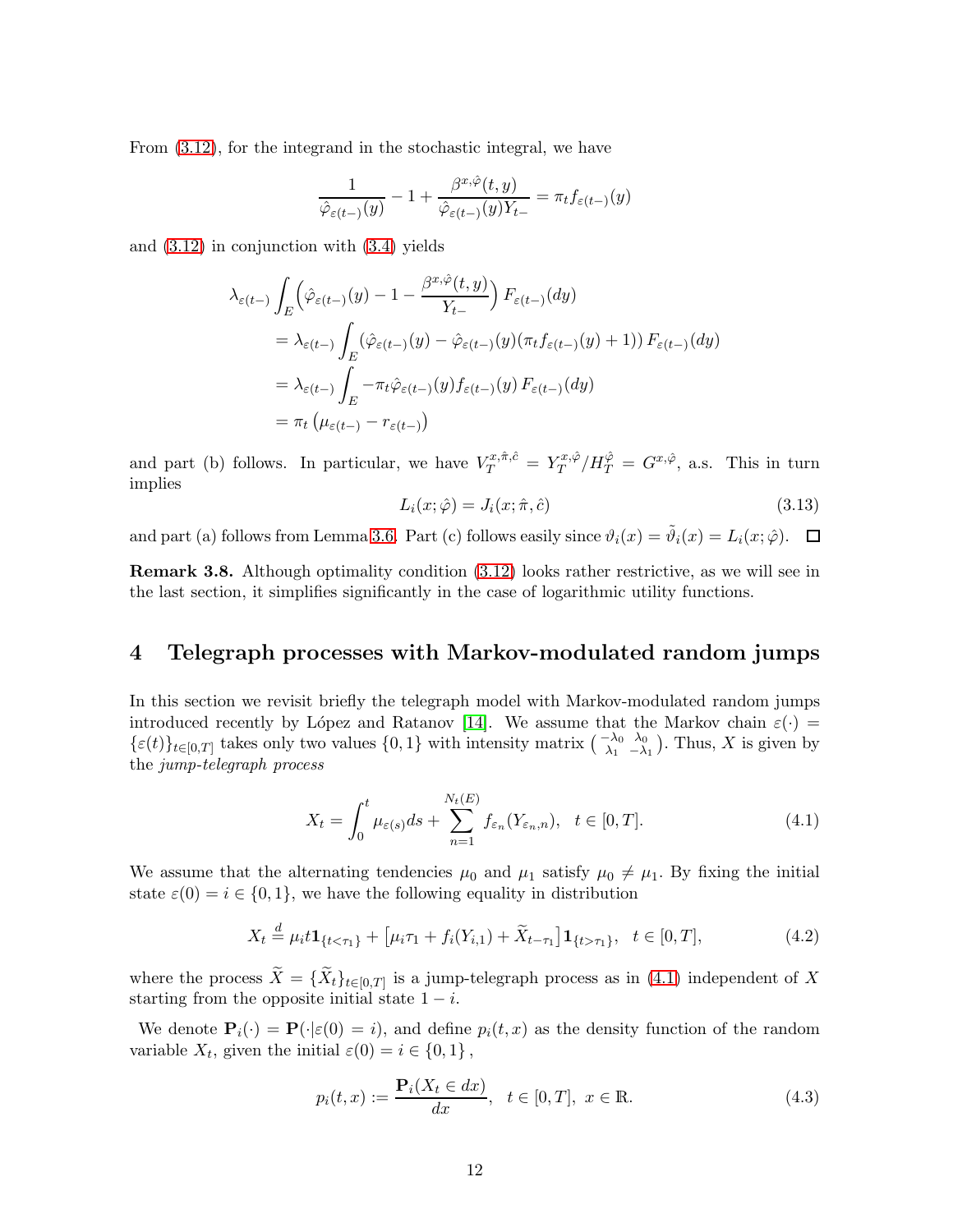

Figure 1: A sample path of X with  $\mu_1 < 0 < \mu_0$ ,  $f_0(y) = f_1(y) = y$  and initial state  $\varepsilon(0) = 0$ .

That is, for any  $\Delta \in \mathcal{B}(\mathbb{R})$ , we have

$$
\int_{\Delta} p_i(t, x) dx = \mathbf{P}_i \left( X_t \in \Delta \right).
$$

Recall that the holding or inter-arrival times  ${\tau_{n+1} - \tau_n}_{n \geq 0}$  of the Markov chain  $\varepsilon(\cdot)$  are exponentially distributed with

<span id="page-12-0"></span>
$$
\mathbf{P}(\tau_{n+1} - \tau_n > t \mid \mathcal{F}_{\tau_n}) = \exp(-\lambda_{\varepsilon(\tau_n)}t). \tag{4.4}
$$

Here we have set  $\tau_0 := 0$ . Using [\(4.4\)](#page-12-0) and [\(4.2\)](#page-11-1) together with the total probability theorem, it follows that the densities functions  $p_i(t, x)$  satisfy the following system of integral equations on  $[0, T] \times \mathbb{R}$ ,

$$
p_0(t,x) = e^{-\lambda_0 t} \delta(x - \mu_0 t) + \int_0^t \left( \int_E p_1(t-s, x - \mu_0 s - f_0(y)) F_0(dy) \right) \lambda_0 e^{-\lambda_0 s} ds
$$
  

$$
p_1(t,x) = e^{-\lambda_1 t} \delta(x - \mu_1 t) + \int_0^t \left( \int_E p_0(t-s, x - \mu_1 s - f_1(y)) F_1(dy) \right) \lambda_1 e^{-\lambda_1 s} ds
$$

where  $\delta(\cdot)$  is Dirac's delta function. This system is equivalent to the following system of coupled partial integro-differential equations on  $(0, T] \times \mathbb{R}$ ,

$$
\frac{\partial p_0}{\partial t}(t, x) + \mu_0 \frac{\partial p_0}{\partial x}(t, x) = -\lambda_0 p_0(t, x) + \lambda_0 \int_E p_1(t, x - f_0(y)) F_0(dy)
$$
\n
$$
\frac{\partial p_1}{\partial t}(t, x) + \mu_1 \frac{\partial p_1}{\partial x}(t, x) = -\lambda_1 p_1(t, x) + \lambda_1 \int_E p_0(t, x - f_1(y)) F_1(dy)
$$
\n(4.5)

<span id="page-12-1"></span>with initial conditions  $p_0(0, x) = p_1(0, x) = \delta(x)$ .

<span id="page-12-3"></span><span id="page-12-2"></span>**Theorem 4.1.** Assume  $\int_E f_i(y) F_i(dy) < +\infty$  for  $i = 0, 1$ . Then the conditional expectations  $m_i(t) := \mathbb{E}_i[X_t]$  of the random variables  $X_t$  satisfy

$$
m_0(t) = \frac{1}{2\lambda} \left[ (\lambda_1 d_0 + \lambda_0 d_1)t + \lambda_0 (d_0 - d_1) \left( \frac{1 - e^{-2\lambda t}}{2\lambda} \right) \right],
$$
  
\n
$$
m_1(t) = \frac{1}{2\lambda} \left[ (\lambda_1 d_0 + \lambda_0 d_1)t - \lambda_1 (d_0 - d_1) \left( \frac{1 - e^{-2\lambda t}}{2\lambda} \right) \right],
$$
\n(4.6)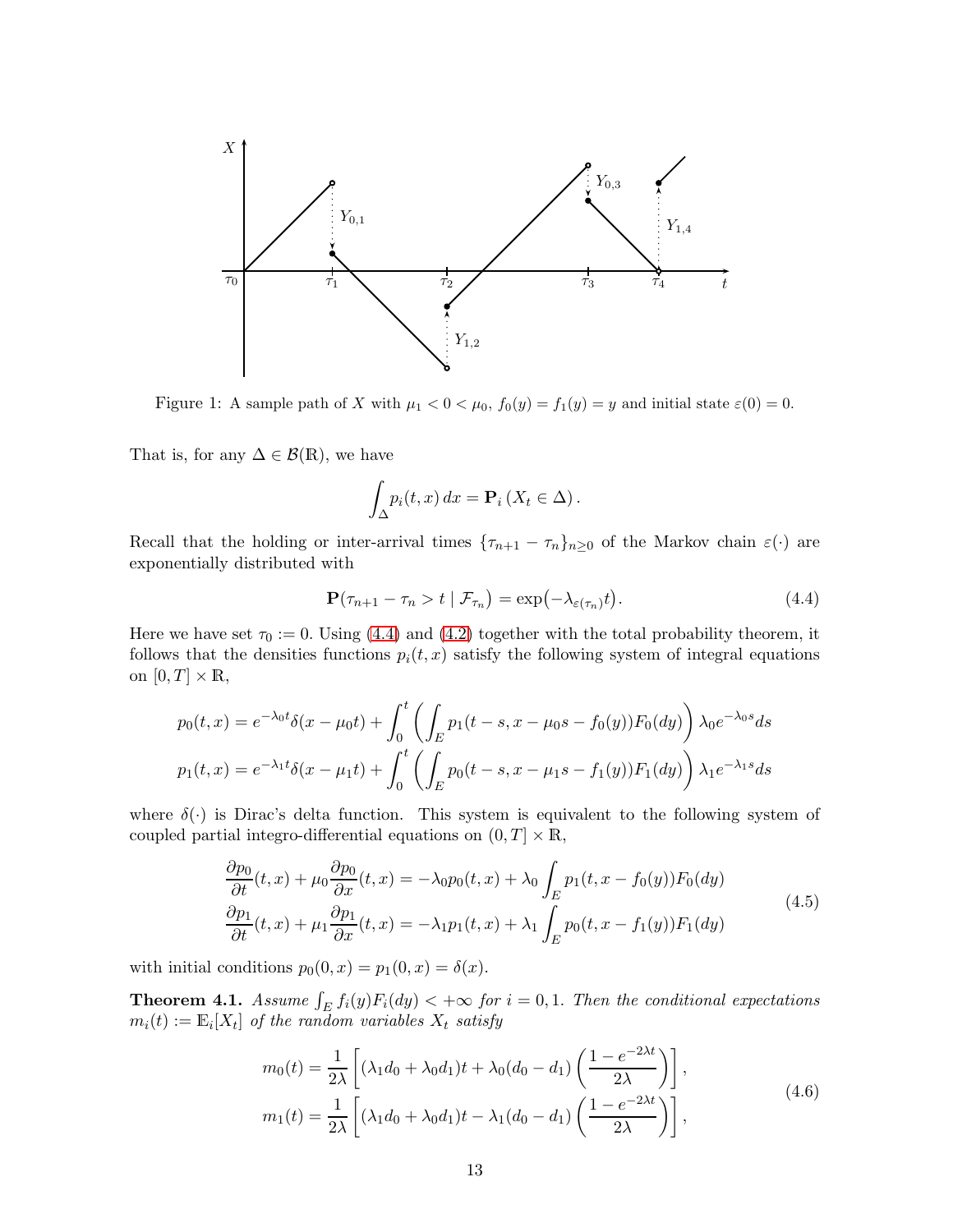where

$$
2\lambda := \lambda_0 + \lambda_1, \quad \eta_i := \int_E f_i(y) F_i(dy), \quad d_i := \mu_i + \lambda_i \eta_i, \quad i = 0, 1.
$$

Proof. By definition, we have

$$
m_i(t) = \int_{-\infty}^{\infty} x p_i(t, x) dx, \quad i = 0, 1.
$$

Differentiating the above equation, using the system [\(4.5\)](#page-12-1) and integrating by parts, we obtain the following system of ODEs

$$
\frac{dm_0}{dt}(t) = -\lambda_0 m_0(t) + \lambda_0 m_1(t) + \mu_0 + \lambda_0 \eta_0,
$$
  

$$
\frac{dm_1}{dt}(t) = -\lambda_1 m_1(t) + \lambda_1 m_0(t) + \mu_1 + \lambda_1 \eta_1,
$$

with initial conditions  $m_0(0) = m_1(0) = 0$ . The unique solution of this Cauchy problem is given by  $(4.6)$ .  $\Box$ 

<span id="page-13-1"></span>**Theorem 4.2.** Assume  $\int_E e^{f_i(y)} F_i(dy) < +\infty$  for  $i = 0, 1$ . Then the conditional exponential moments  $\psi_i(t) := \mathbb{E}_i[e^{X_t}]$  of the random variables  $X_t$  satisfy

$$
\psi_0(t) = e^{t(\nu-\lambda)} \left[ \cosh(t\sqrt{D}) + (\mu - \zeta + \lambda_0\phi_0) \frac{\sinh(t\sqrt{D})}{\sqrt{D}} \right],
$$
  
\n
$$
\psi_1(t) = e^{t(\nu-\lambda)} \left[ \cosh(t\sqrt{D}) - (\mu - \zeta - \lambda_1\phi_1) \frac{\sinh(t\sqrt{D})}{\sqrt{D}} \right],
$$
\n(4.7)

<span id="page-13-0"></span>where

$$
\mu := \frac{\mu_0 - \mu_1}{2}, \quad \nu := \frac{\mu_0 + \mu_1}{2}, \quad \zeta := \frac{\lambda_0 - \lambda_1}{2}, \quad \phi_i := \int_E e^{f_i(y)} F_i(dy), \quad i = 0, 1
$$

and  $D = (\mu - \zeta)^2 + \lambda_0 \lambda_1 \phi_0 \phi_1$ .

Proof. By definition, we have

$$
\psi_i(t) = \int_{-\infty}^{\infty} e^x p_i(t, x) dx, \quad i = 0, 1.
$$

Differentiating the above equation, using the system [\(4.5\)](#page-12-1) and integrating by parts, we obtain the following system of ODEs

$$
\frac{d\psi_0}{dt}(t) = (\mu_0 - \lambda_0)\psi_0(t) + \lambda_0\phi_0\psi_1(t),
$$
  
\n
$$
\frac{d\psi_1}{dt}(t) = (\mu_1 - \lambda_1)\psi_1(t) + \lambda_1\phi_1\psi_0(t),
$$

with initial conditions  $\psi_0(0) = \psi_1(0) = 1$ . The unique solution of this Cauchy problem is given by  $(4.7)$ .  $\Box$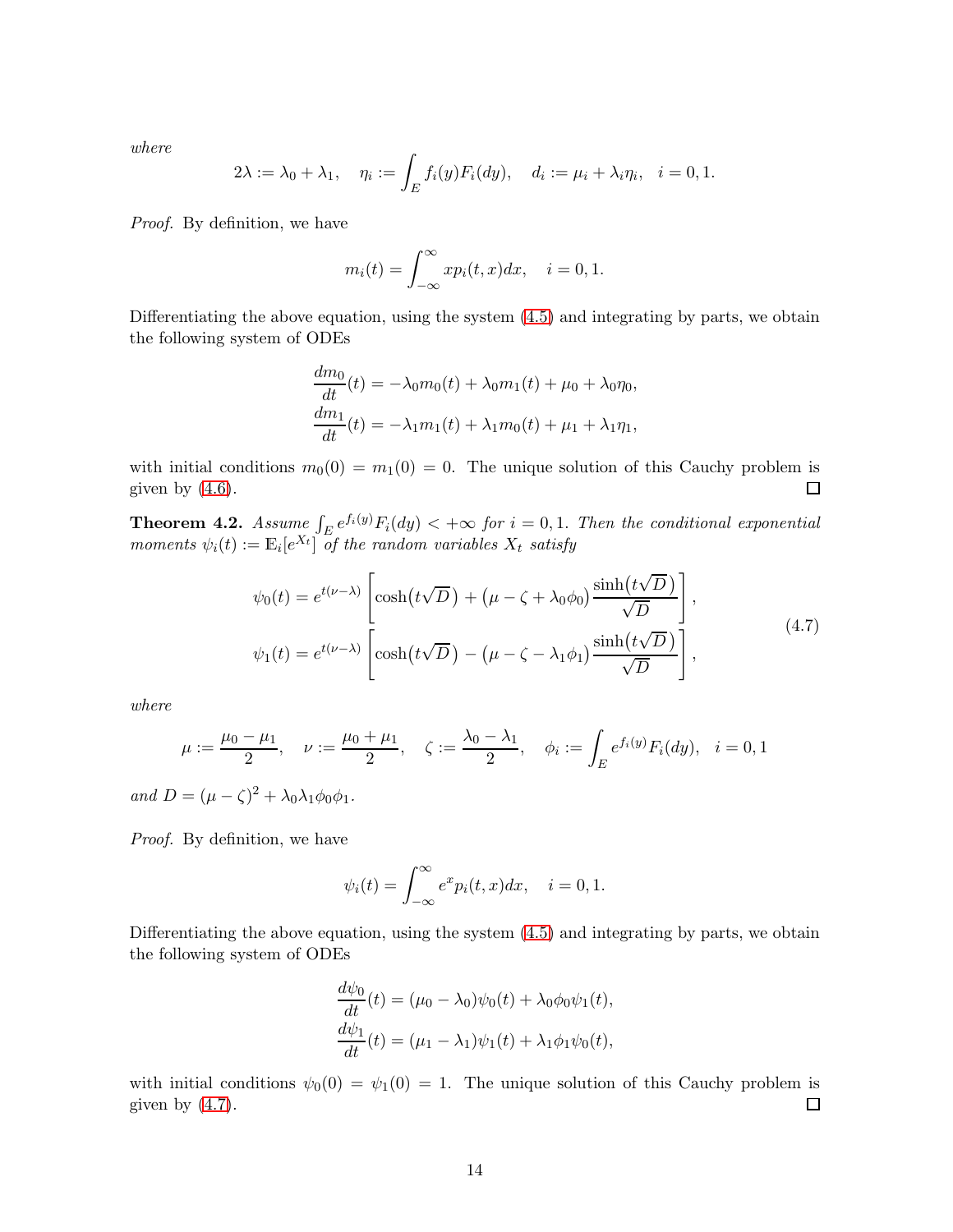<span id="page-14-2"></span>**Theorem 4.3.** Suppose that  $\int_E f_i(y) F_i(dy) < +\infty$  for  $i = 0, 1$ . Then the processes

$$
L_t := \sum_{n=1}^{N_t(E)} f_{\varepsilon_n}(Y_{\varepsilon_n, n}) - \int_0^t \int_E f_{\varepsilon(s)}(y) \lambda_{\varepsilon(s)} F_{\varepsilon(s)}(dy) ds, \quad t \ge 0
$$
\n(4.8)

and

$$
\mathcal{E}_t(L) = \prod_{n=1}^{N_t(E)} \left( 1 + f_{\varepsilon_n}(Y_{\varepsilon_n, n}) \right) \exp \left( - \int_0^t \int_E f_{\varepsilon(s)}(y) \lambda_{\varepsilon(s)} F_{\varepsilon(s)}(dy) ds \right), \quad t \ge 0 \tag{4.9}
$$

are F-martingales.

*Proof.* Observe that  $L_t$  is a jump-telegraph process with  $\mu_i = -\lambda_i \eta_i$ . Then, by Theorem [4.1](#page-12-3) we have

<span id="page-14-0"></span>
$$
\mathbb{E}_{i}[L_{t}] = \mathbb{E}_{i}\left[\sum_{n=1}^{N_{t}(E)} f_{\varepsilon_{n}}(Y_{\varepsilon_{n},n}) - \int_{0}^{t} \int_{E} f_{\varepsilon(s)}(y)\lambda_{\varepsilon(s)}F_{\varepsilon(s)}(dy)ds\right] = 0, \quad i = 0, 1.
$$
 (4.10)

Let  $0 \leq s < t$  be fixed. Let  $i \in \{0,1\}$  be the value of  $\varepsilon(\cdot)$  at time s and let  $k \in \mathbb{N}$  be the value of  $N_s(E)$  at time s. By the strong Markov property, we have the following conditional identities in distribution

<span id="page-14-1"></span>
$$
\varepsilon(s+u)\big|_{\{\varepsilon(s)=i\}} \stackrel{d}{=} \tilde{\varepsilon}(u)\big|_{\{\tilde{\varepsilon}(0)=i\}}, \quad N_{s+u}(E)\big|_{\{\varepsilon(s)=i\}} \stackrel{d}{=} N_s(E) + \tilde{N}_u(E)\big|_{\{\tilde{\varepsilon}(0)=i\}}, \quad u \ge 0,
$$
  

$$
\tau_{n+k}\big|_{\{\varepsilon(s)=i\}} \stackrel{d}{=} \tilde{\tau}_n\big|_{\{\tilde{\varepsilon}(0)=i\}}, \quad Y_{\varepsilon_{n+k},n+k}\big|_{\{\varepsilon(s)=i\}} \stackrel{d}{=} Y_{\tilde{\varepsilon}_n,n}\big|_{\{\tilde{\varepsilon}(0)=i\}}, \quad n \ge 0,
$$
(4.11)

where  $\tilde{\varepsilon}$ , N,  $\{\tilde{\tau}_k\}$  and  $\{Y_{\tilde{\varepsilon}_k,k}\}\$  are copies of the processes  $\varepsilon$ , N,  $\{\tau_k\}$  and  $\{Y_{\varepsilon_k,k}\}\$ , respectively, independent of  $\mathcal{F}_s$ . Then, using [\(4.10\)](#page-14-0) and [\(4.11\)](#page-14-1), we obtain

$$
\mathbb{E}[L_t - L_s | \mathcal{F}_s] = \mathbb{E}_i \left[ \sum_{n=1}^{\widetilde{N}_{t-s}(E)} f_{\tilde{\varepsilon}_n}(Y_{\tilde{\varepsilon}_n,n}) - \int_0^{t-s} \int_E f_{\tilde{\varepsilon}(u)}(y) \lambda_{\tilde{\varepsilon}(u)} F_{\tilde{\varepsilon}(u)}(dy) du \right] = 0,
$$

and the first part follows. Now, if we define the jump-telegraph process

$$
\hat{L}_t := \sum_{n=1}^{N_t(E)} \log\big(1 + f_{\varepsilon_n}(Y_{\varepsilon_n, n})\big) - \int_0^t \int_E f_{\varepsilon(s)}(y) \lambda_{\varepsilon(s)} F_{\varepsilon(s)}(dy) ds,
$$

then we have  $\mathcal{E}_t(L) = e^{\hat{L}_t}$  and by Theorem [4.2](#page-13-1) we find that  $\mathbb{E}_i[e^{\hat{L}_t}] = 1, i = 0, 1$ . Using this and [\(4.11\)](#page-14-1), we obtain

$$
\mathbb{E}\big[e^{\hat{L}_t-\hat{L}_s} \mid \mathcal{F}_s\big] = \mathbb{E}_i\bigg[\exp\bigg(\sum_{n=1}^{\tilde{N}_{t-s}(E)}\log\big(1+f_{\tilde{\varepsilon}_n}(Y_{\tilde{\varepsilon}_n,n})\big)-\int_0^{t-s}\int_E f_{\tilde{\varepsilon}(u)}(y)\lambda_{\tilde{\varepsilon}(u)}F_{\tilde{\varepsilon}(u)}(dy)du\bigg)\bigg] = 1,
$$

 $\Box$ 

and the desired result follows.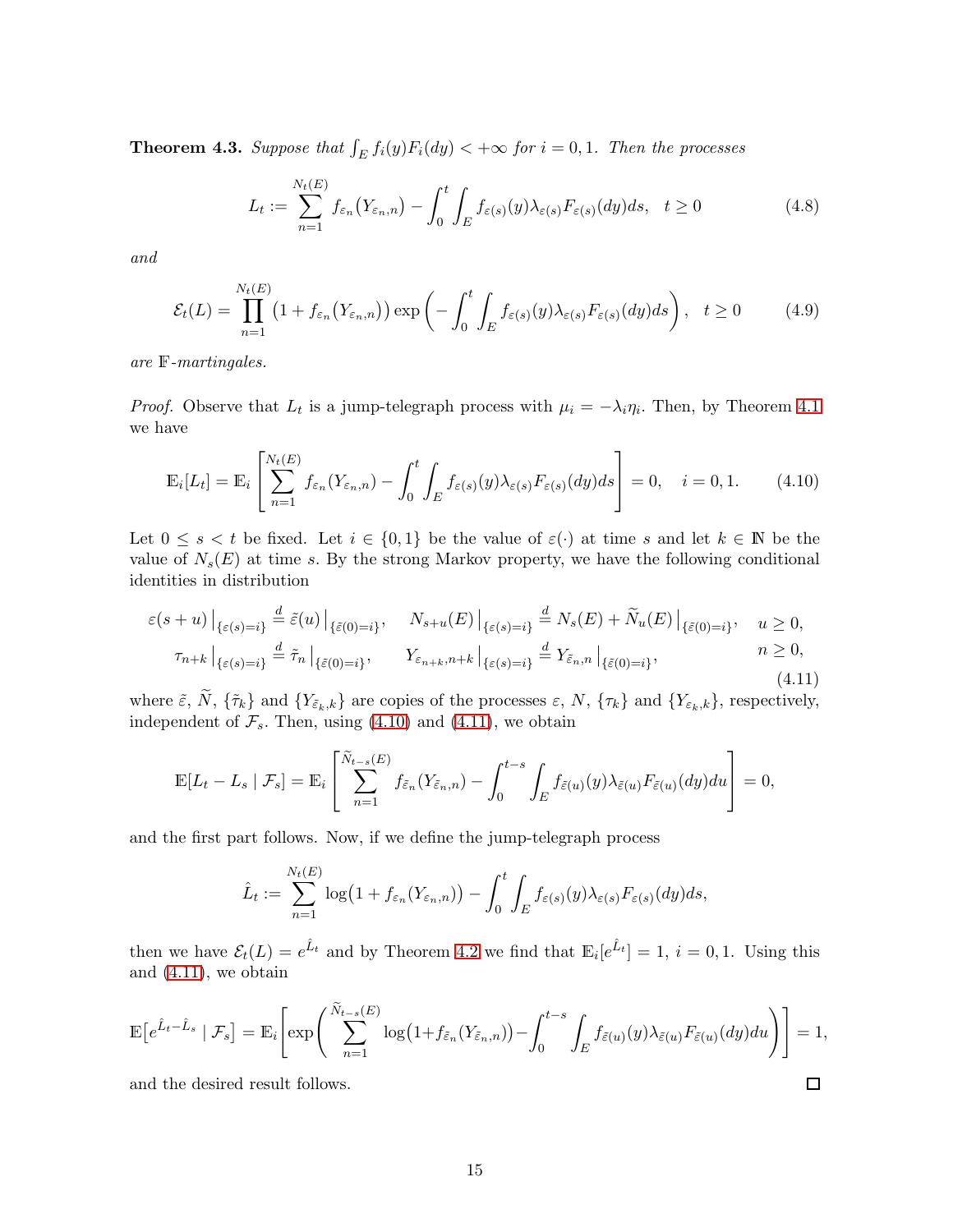<span id="page-15-1"></span>**Remark 4.4.** Let  $Z^{\varphi}$  denote the Radon-Nikodym densities defined in the previous section. Then  $Z_t^{\varphi} = \mathcal{E}_t(J)$  with

$$
J_t := \sum_{n=1}^{N_t(E)} (\varphi_{\varepsilon_n}(Y_{\varepsilon_n,n}) - 1) - \int_0^t \int_E (\varphi_{\varepsilon(s)}(y) - 1) \lambda_{\varepsilon(s)} F_{\varepsilon(s)}(dy) ds, \quad t \in [0, T].
$$

By Theorem [4.3,](#page-14-2) if  $m = 2$ , it is enough to have  $\int_E \varphi_i(y) F_i(dy) < +\infty$ ,  $i = 0, 1$ , to guarantee that  $Z^{\varphi}$  is a F-martingale. In particular,  $\mathbb{E}[Z_T^{\varphi}]$  $T$ <sup> $\varphi$ </sup> $T$  = 1 and we have  $\varphi \in \Theta$ .

<span id="page-15-0"></span>Corollary 4.5. The compensator  $\rho(dy, dt)$  of the E-marked point process  $\gamma(dy, dt)$  satisfies  $\rho(dy, dt) = F_{\varepsilon(t-)}(dy)\lambda_{\varepsilon(t-)} dt$ , a.s.

*Proof.* Using Theorem [4.3](#page-14-2) with  $f_i = \mathbf{1}_A$ , for  $A \in \mathcal{B}(E)$ , it follows that the process  $M_t(A)$ defined as

$$
M_t(A) := N_t(A) - \int_0^t F_{\varepsilon(s-)}(A)\lambda_{\varepsilon(s-)}ds
$$
  
= 
$$
\sum_{n=1}^{N_t(E)} \mathbf{1}_{\{Y_{\varepsilon_n, n} \in A\}} - \int_0^t \int_A F_{\varepsilon(s)}(dy) \lambda_{\varepsilon(s)} ds
$$
  
= 
$$
\sum_{n=1}^{N_t(E)} \mathbf{1}_A(Y_{\varepsilon_n, n}) - \int_0^t \int_E \mathbf{1}_A(y) F_{\varepsilon(s)}(dy) \lambda_{\varepsilon(s)} ds, \quad t \ge 0,
$$

is a F-martingale. Then, for all bounded non-negative F-predictable process  $\{\phi_t\}_{t\geq 0}$ , the stochastic integral

$$
\int_0^t \phi_s dM_s(A) = \int_0^t \phi_s dN_s(A) - \int_0^t \phi_s F_{\varepsilon(s)}(A) \lambda_{\varepsilon(s)} ds, \quad t \ge 0,
$$

is also a F-martingale. By the Monotone Convergence Theorem, we have

$$
\mathbb{E}\left[\int_0^\infty \phi_s dN_s(A)\right] = \mathbb{E}\left[\int_0^\infty \phi_s F_{\varepsilon(s-)}(A)\lambda_{\varepsilon(s-)} ds\right].
$$

Hence, the counting process  $N_t(A)$  is an inhomogeneous Poisson process with (Markov modulated) stochastic intensity  $F_{\varepsilon(t-)}(A)\lambda_{\varepsilon(t-)}$ . The desired result follows from Corollary T4 (In-tegration Theorem) in Brémaud [\[1,](#page-22-14) Chapter VIII].  $\Box$ 

### 5 Examples

#### 5.1 Logarithmic utility

We illustrate the main result first by considering logarithmic utility functions.

<span id="page-15-2"></span>**Lemma 5.1.** Let  $U_1(t, x) = U_2(x) = \ln x$ . Then, for all  $\varphi \in \tilde{\Theta}$  and  $x > 0$  we have  $\beta^{x, \varphi}(t, y) =$ 0, a.s. for  $\rho$ -a.e.  $(t, y) \in [0, T] \times E$ .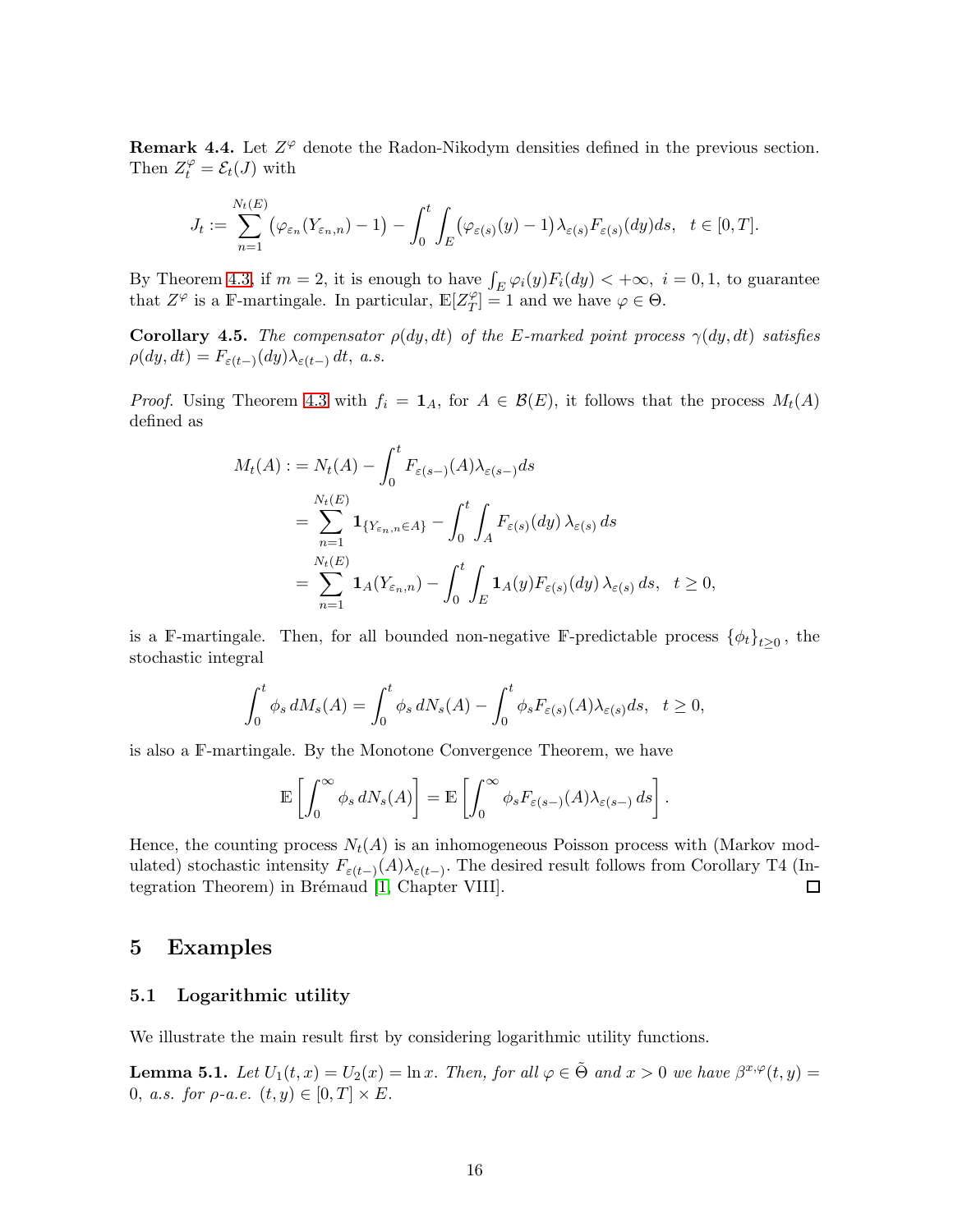*Proof.* In this case, we have  $I_1(t, y) = I_2(y) = 1/y$  and  $\mathcal{X}^{\varphi}(y) = (T + 1)/y$ , for  $y \in (0, \infty)$ . Then,  $\mathcal{Y}^{\varphi}(x) = (T+1)/x$ , for  $x \in (0, \infty)$ ,

$$
c_t^{x,\varphi} = \frac{x}{(T+1)H_t^{\varphi}}, \quad t \in [0,T],
$$
  
\n
$$
G^{x,\varphi} = \frac{x}{(T+1)H_T^{\varphi}}.
$$
\n(5.1)

<span id="page-16-1"></span> $\Box$ 

Hence,  $M_t^{x,\varphi} = x$  for all  $t \in [0,T]$ , and the desired result follows.

<span id="page-16-2"></span>**Theorem 5.2.** Let x be fixed. Suppose Assumption [A.1](#page-5-1) holds true and that for each  $i \in \mathcal{I}$ , there exists  $\bar{\pi}_i$  satisfying  $1 + \bar{\pi}_i f_i(y) > 0$  for all  $y \in E$  and

<span id="page-16-0"></span>
$$
\mu_i - r_i + \lambda_i \int_E \frac{f_i(y)}{1 + \bar{\pi}_i f_i(y)} F_i(dy) = 0.
$$
\n(5.2)

Suppose further there exists  $p > 1$  such that

$$
\int_{E} \frac{1}{[1+\bar{\pi}_i f_i(y)]^p} F_i(dy) < +\infty, \quad \forall i \in \mathcal{I}.
$$

Let

$$
\hat{\pi}_t := \bar{\pi}_{\varepsilon(t-)} \quad and \quad \hat{c}_t := \frac{V_t^{x,\hat{\pi},0}}{T+1}, \quad t \in [0,T].
$$

Then

- (a) The portfolio-consumption pair  $(\hat{\pi}, \hat{c})$  is optimal for  $U_1(t, x) = U_2(x) = \ln x$ ,
- (b) The optimal wealth process  $V^{x,\hat{\pi},\hat{c}}$  satisfies

$$
V_t^{x,\hat{\pi},\hat{c}} = V_t^{x,\hat{\pi},0} - t\hat{c}_t = V_t^{x,\hat{\pi},0} \left( 1 - \frac{t}{T+1} \right), \quad t \in [0,T],
$$

(c) The optimal value function satisfies

$$
\vartheta_i(x) = (T+1)\ln x - (T+1)\ln(T+1) - \mathbb{E}_i\left[\int_0^T \ln V_t^{1,\hat{\pi},0} dt + \ln V_T^{1,\hat{\pi},0}\right], \quad x > 0, \quad i \in \mathcal{I}.
$$

*Proof.* Define  $\hat{\varphi}_i(y) := 1/[1 + \bar{\pi}_i f_i(y)]$ . By [\(5.2\)](#page-16-0) and Remark [3.3,](#page-6-3) the process  $\hat{\varphi}$  belongs to  $\tilde{\Theta}$ . By Lemma [5.1,](#page-15-2)  $\hat{\varphi}$  and  $\hat{\pi}$  satisfy the assumptions of Theorem [3.7.](#page-9-0) Then the pair  $(\hat{\pi}, c^{x,\hat{\varphi}})$  is optimal.

Using again [\(5.2\)](#page-16-0), we see that the differential of  $(H_t^{\hat{\varphi}})$  $\binom{\varphi}{t}$ <sup>-1</sup> satisfies

$$
d\left(\frac{1}{H_t^{\hat{\varphi}}}\right) = \frac{1}{H_{t-}^{\hat{\varphi}}}\Big\{\Big[r_{\varepsilon(t)} + \lambda_{\varepsilon(t-)}\int_E(\hat{\varphi}_{\varepsilon(t-)}(y) - 1) F_{\varepsilon(t-)}(dy)\Big]\,dt + \int_E\Big(\frac{1}{\hat{\varphi}_{\varepsilon(t-)}(y)} - 1\Big)\,\gamma(dy, dt)\Big\}
$$
  
= 
$$
\frac{1}{H_{t-}^{\hat{\varphi}}}\Big\{r_{\varepsilon(t)}\,dt + \bar{\pi}_{\varepsilon(t-)}\Big[\big(\mu_{\varepsilon(t)} - r_{\varepsilon(t)}\big)\,dt + \int_E f_{\varepsilon(t-)}(y)\,\gamma(dy, dt)\Big]\Big\}\,.
$$

Hence, the process  $(H_t^{\hat{\varphi}})$  $(t<sub>t</sub><sup>0</sup>)<sup>-1</sup>$  is a modification of  $V<sub>t</sub><sup>1,  $\hat{\pi}$ , 0</sup>$  $t^{1,\hat{\pi},0}$ . In view of [\(5.1\)](#page-16-1), we conclude  $\hat{c} = c^{x,\hat{\varphi}},$ and (a) follows. Assertion (b) follows from [\(2.5\)](#page-4-1) and (c) follows from Theorem [3.7,](#page-9-0) part (c).  $\Box$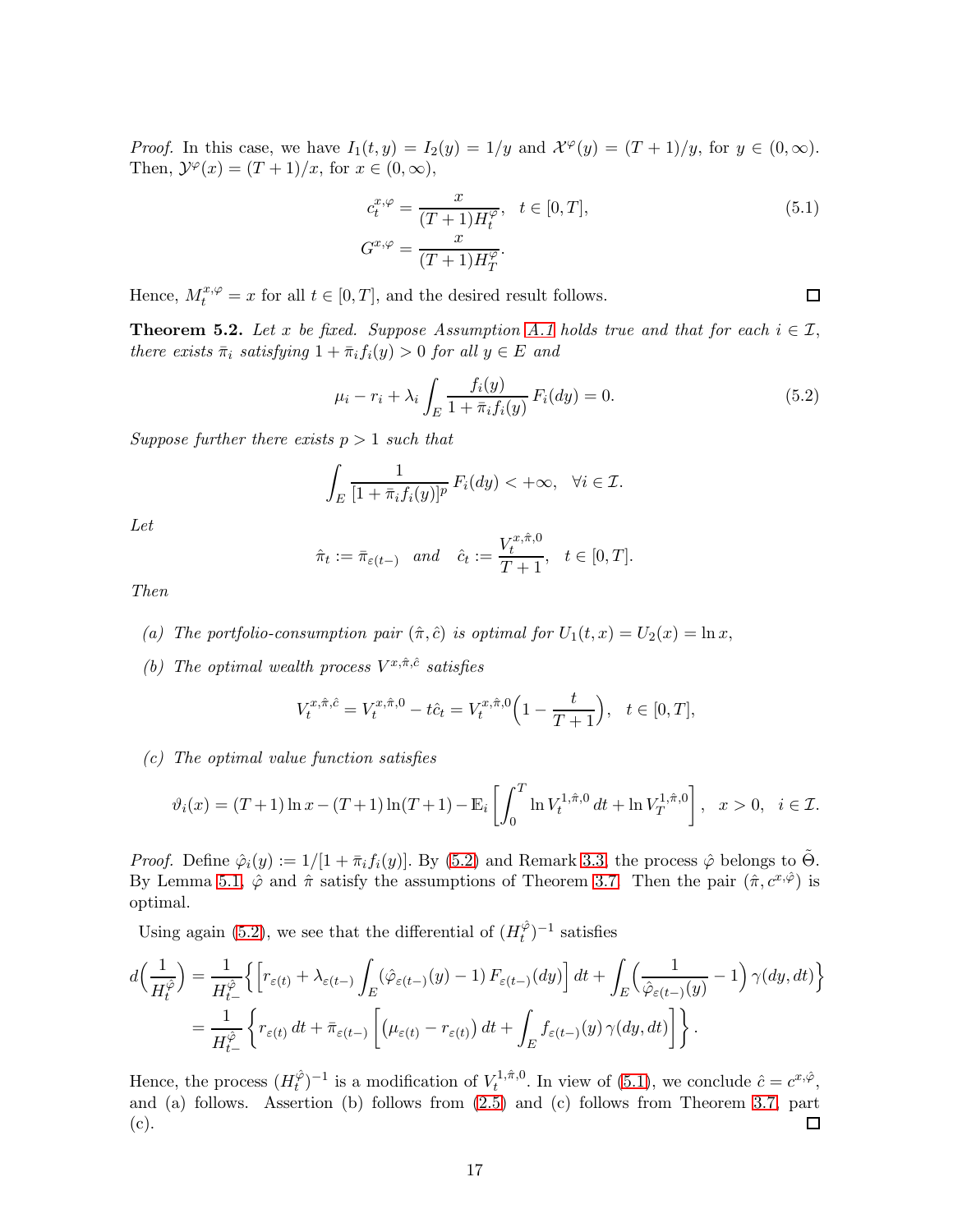Finally, we consider the case of two regimes for the underlying Markov chain.

**Corollary 5.3.** Let now  $m = 2$ . Assume that for each  $i = 0,1$  there exists  $\bar{\pi}_i$  satisfying  $1 + \overline{\pi}_i f_i(y) > 0$  for all  $y \in E$  as well as condition [\(5.2\)](#page-16-0). Assume further

$$
\int_{E} \left[ \frac{1}{1 + \bar{\pi}_{i} f_{i}(y)} + \ln(1 + \bar{\pi}_{i} f_{i}(y)) \right] F_{i}(dy) < +\infty, \quad i = 0, 1.
$$

Then the optimal value functions  $\vartheta_i(x)$ ,  $i = 0, 1$ , satisfy

$$
\vartheta_0(x) = (T+1)\ln x - (T+1)\ln(T+1) \n- \frac{1}{2\lambda} \left\{ (\lambda_1 \bar{d}_0 + \lambda_0 \bar{d}_1) \left( T + \frac{T^2}{2} \right) + \frac{\lambda_0 (\bar{d}_0 - \bar{d}_1)}{2\lambda} \left[ T + (1 - e^{-2\lambda T}) \left( 1 + \frac{1}{2\lambda} \right) \right] \right\}
$$

and

$$
\vartheta_1(x) = (T+1)\ln x - (T+1)\ln(T+1) \n- \frac{1}{2\lambda} \left\{ (\lambda_1 \bar{d}_0 + \lambda_0 \bar{d}_1) \left( T + \frac{T^2}{2} \right) - \frac{\lambda_1(\bar{d}_0 - \bar{d}_1)}{2\lambda} \left[ T + (1 - e^{-2\lambda T}) \left( 1 + \frac{1}{2\lambda} \right) \right] \right\}
$$

where

$$
2\lambda := \lambda_0 + \lambda_1, \quad \bar{\eta}_i := \int_E \ln(1 + \bar{\pi}_i f_i(y)) F_i(dy), \quad \bar{d}_i := \bar{\pi}_i \mu_i + (1 - \bar{\pi}_i) r_i + \lambda_i \bar{\eta}_i, \quad i = 0, 1.
$$

Proof. Observe that

$$
\ln V_t^{1,\hat{\pi},0} = \int_0^t \left[ \bar{\pi}_{\varepsilon(s)} \mu_{\varepsilon(s)} + \left( 1 - \bar{\pi}_{\varepsilon(s)} \right) r_{\varepsilon(s)} \right] ds + \sum_{n=1}^{N_t(E)} \ln(1 + \bar{\pi}_{\varepsilon_n} f_{\varepsilon_n}(Y_{\varepsilon_n,n})), \quad t \in [0,T],
$$

is a jump-telegraph process with alternating tendencies  $\bar{\pi}_i \mu_i + (1 - \bar{\pi}_i) r_i$ ,  $i = 0, 1$ . The desired result follows noting that

$$
\mathbb{E}_i \left[ \int_0^T \ln V_t^{1,\hat{\pi},0} dt \right] = \int_0^T \mathbb{E}_i \left[ \ln V_t^{1,\hat{\pi},0} \right] dt
$$

and using Theorem [4.1](#page-12-3) and Theorem [5.2,](#page-16-2) part (c).

**Example 5.4.** To illustrate the above result, let us assume  $\mu_1 < 0 < \mu_0$ ,  $f_0(y) = f_1(y) = y$ ,  $r_0, r_1 \geq 0$  and  $r_0 < \mu_0$ . For regime  $i = 0$  we fix a parameter  $\eta_0 > 0$  and assume  $Y_{0,n}$  is supported on the interval  $(-1, 0)$  with distribution

$$
F_0(dy) = \eta_0(1+y)^{\eta_0 - 1} \mathbf{1}_{(-1,0)}(y) dy.
$$

The expected value is given by  $\mathbb{E}[Y_{0,n}] = -\frac{1}{1+n}$  $\frac{1}{1+\eta_0}$  < 0. Notice that the random variable  $-V_{0,n} := -\ln(1+Y_{0,n})$  is exponentially distributed with density function  $\eta_0 e^{-\eta_0 v}$ ,  $v > 0$ .

For regime  $i = 1$  we fix another parameter  $\eta_1 > 1$  and assume  $Y_{1,n}$  is supported on the interval  $(0, \infty)$  with distribution

$$
F_1(dy) = \eta_1(1+y)^{-(\eta_1+1)}\mathbf{1}_{(0,\infty)}(y) dy.
$$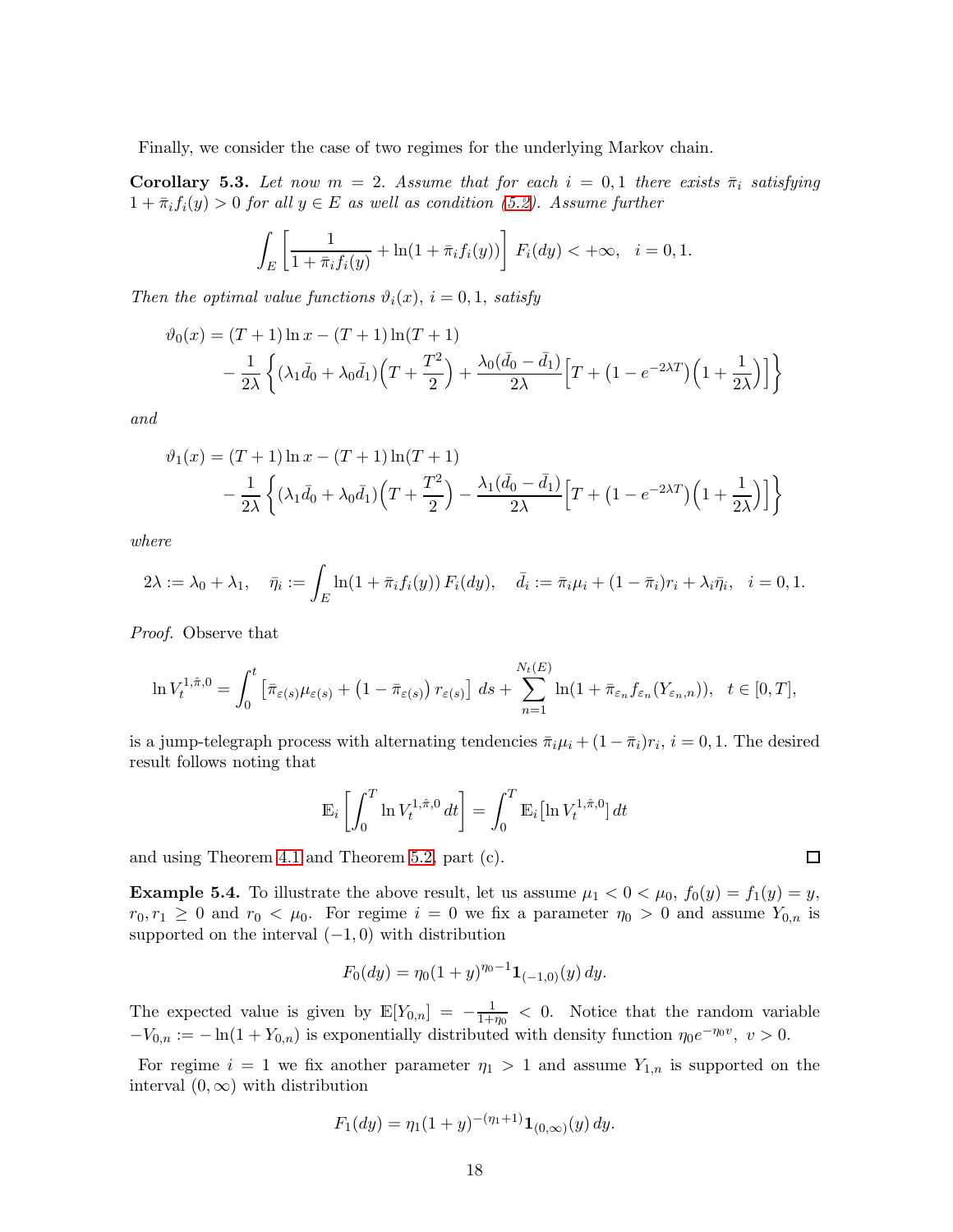The expected value is given by  $\mathbb{E}[Y_{1,n}] = \frac{1}{n-1} > 0$ . In this case  $V_{1,n} := \ln(1 + Y_{1,n})$  is exponentially distributed with density function  $\eta_1 e^{-\eta_1 v}$ ,  $v > 0$ .

For each regime we consider the following portfolio constraints: for  $i = 0$  we restrict  $\pi$  to the interval  $(-\infty, 1)$ , that is, borrowing (or short-selling of the money account) is not allowed, and for  $i = 1$  we restrict  $\pi$  to the interval  $(0, \infty)$ , that is, short-selling of the risky asset is not allowed.

In view of these constraints, we define

$$
g_0(\pi) := \mu_0 - r_0 + \lambda_0 \int_E \frac{y}{1 + \pi y} F_0(dy)
$$
  
=  $\mu_0 - r_0 + \lambda_0 \eta_0 \int_{-1}^0 \frac{y(1 + y)^{\eta_0 - 1}}{1 + \pi y} dy, \quad \pi \in (-\infty, 1),$  (5.3)

and

$$
g_1(\pi) := \mu_1 - r_1 + \lambda_1 \int_E \frac{y}{1 + \pi y} F_1(dy)
$$
  
=  $\mu_1 - r_1 + \lambda_1 \eta_1 \int_0^\infty \frac{y(1 + y)^{-(\eta_1 + 1)}}{1 + \pi y} dy, \quad \pi \in (0, \infty).$  (5.4)

Both maps  $g_0$  and  $g_1$  are strictly decreasing on their respective domains

$$
g'_0(\pi) = -\lambda_0 \eta_0 \int_{-1}^0 \frac{y^2 (1+y)^{\eta_0 - 1}}{(1+\pi y)^2} dy < 0, \quad \forall \pi \in (-\infty, 1),
$$
  

$$
g'_1(\pi) = -\lambda_1 \eta_1 \int_0^\infty \frac{y^2 (1+y)^{-(\eta_1+1)}}{(1+\pi y)^2} dy < 0, \quad \forall \pi \in (0, \infty).
$$



Figure 2: Plots of  $g_i(\pi)$  for different values of  $\mu_i$  and  $\eta_i$ .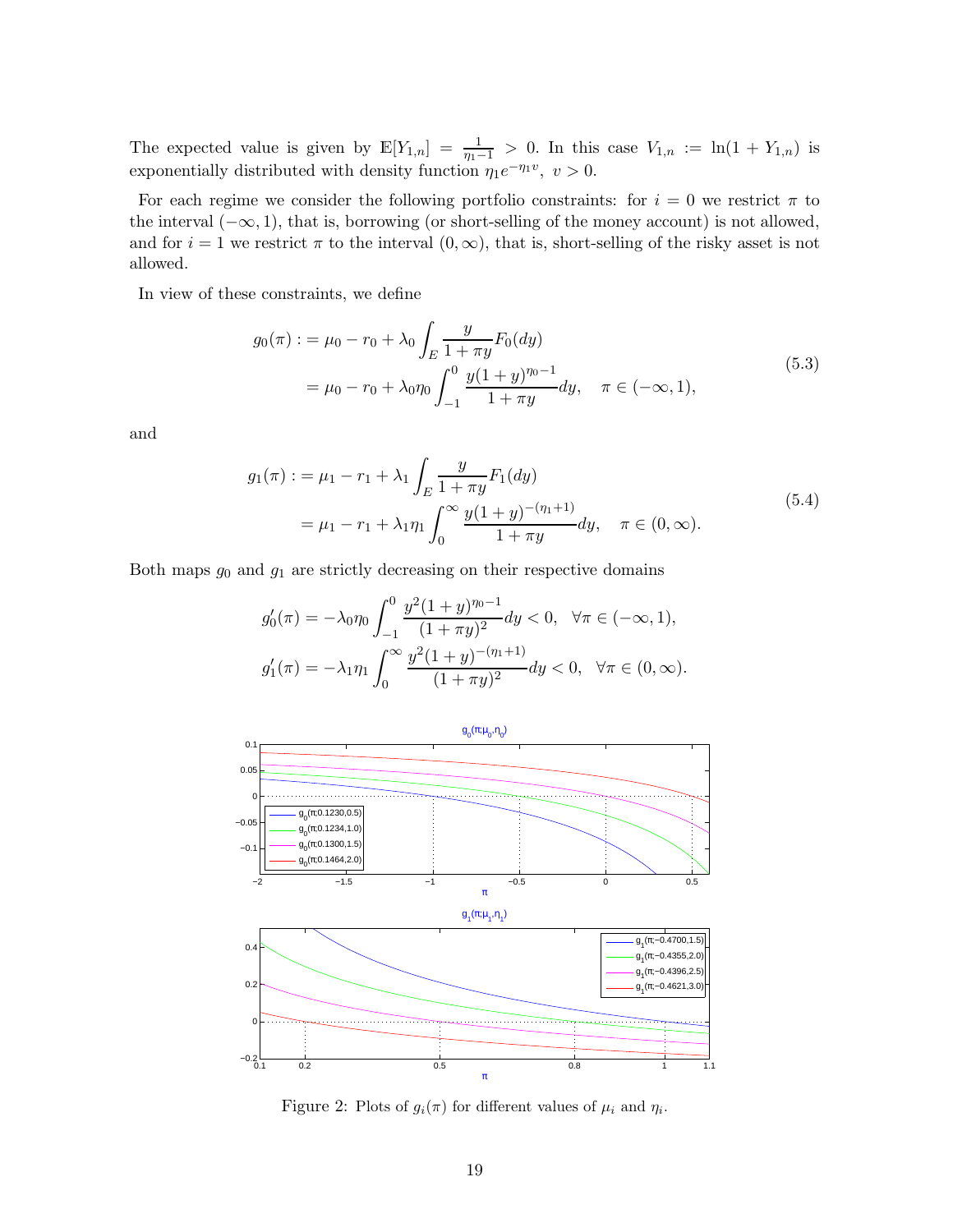Moreover,

$$
\lim_{\pi \to -\infty} g_0(\pi) = \mu_0 - r_0 > 0, \quad \lim_{\pi \to +\infty} g_1(\pi) = \mu_1 - r_1 < 0.
$$

Hence, if there exists a pair  $(\tilde{\pi}_0, \tilde{\pi}_1)$  satisfying  $g_0(\tilde{\pi}_0) < 0$  y  $g_1(\tilde{\pi}_1) > 0$ , we can guarantee existence of solutions to equations  $g_0(\pi) = 0$  and  $g_1(\pi) = 0$ .

We solved these equations numerically with  $r_0 = r_1 = 1\%, \lambda_0 = 0.3$  and  $\lambda_1 = 1.2$ . Figure 2 (above) shows plots of  $g_i(\pi)$  for four different values of  $\mu_i$  and  $\eta_i$ , which have been chosen so that the optimal portfolio proportions are given by  $\bar{\pi}_0 = -1.0, -0.5, 0.0, 0.5$  and  $\bar{\pi}_1 =$ 0.2, 0.5, 0.8, 1.0 for each regime respectively. Figure 3 (below) plots the optimal portfolio proportion  $\bar{\pi}_i$  as a function of  $\mu_i$ , for different values of  $\eta_i$ .



Figure 3: Plots of optimal  $\bar{\pi}_i$  as function of  $\mu_i$ , for different values of  $\eta_i$ .

#### 5.2 Fractional power utility

Finally, we consider CRRA fractional power utility functions  $U_1(t,x) = U_2(x) = \frac{x^{\alpha}}{\alpha}$  with  $\alpha \in (0,1)$  fixed.

<span id="page-19-1"></span>**Lemma 5.5.** Let  $\varphi \in \tilde{\Theta}$  be such that, for all  $i \in \mathcal{I}$ ,

<span id="page-19-0"></span>
$$
\int_{E} \left[ \varphi_{i}(y)^{\frac{\alpha}{\alpha-1}} - \frac{\alpha}{\alpha-1} \varphi_{i}(y) \right] F_{i}(dy) = \frac{\alpha}{\alpha-1} \left( \frac{r_{i} - \lambda_{i}}{\lambda_{i}} \right). \tag{5.5}
$$

Then, for all  $x > 0$ , we have

$$
\beta^{x,\varphi}(t,y) = Y_{t-}^{x,\varphi}(\varphi_{\varepsilon(t-)}(y)^{\frac{\alpha}{\alpha-1}} - 1), \quad \rho\text{-}a.e. \ (t,y) \in [0,T] \times E.
$$

*Proof.* Notice first that under condition [\(5.5\)](#page-19-0) the process  $(H^{\varphi})^{\frac{\alpha}{\alpha-1}}$  is a F-martingale. Indeed,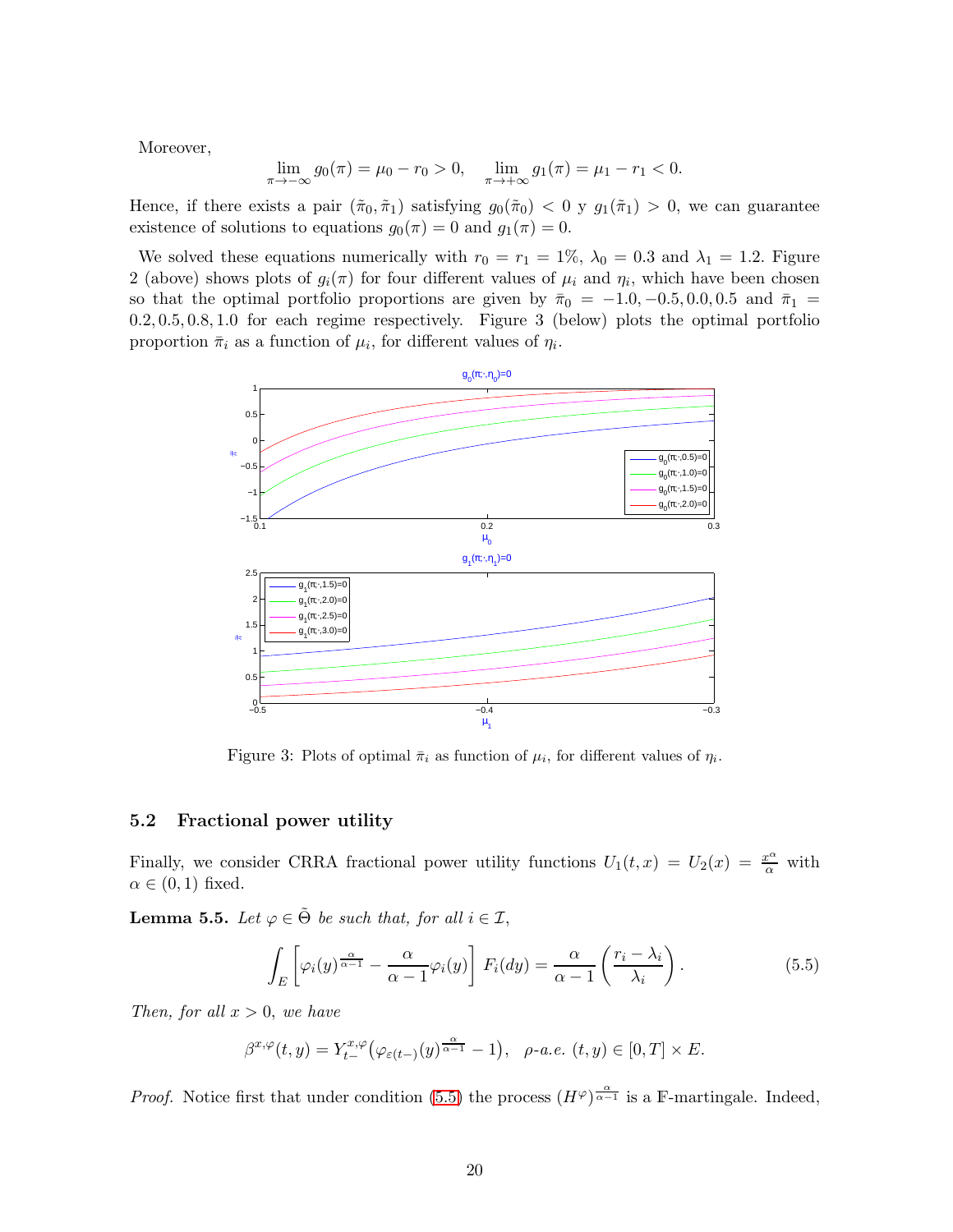using integration formula for Marked point processes, we have

$$
d\left[ (H_t^{\varphi})^{\frac{\alpha}{\alpha-1}} \right] = (H_{t-}^{\varphi})^{\frac{\alpha}{\alpha-1}} \left\{ \frac{\alpha}{\alpha-1} \Big[ -r_{\varepsilon(t)} - \lambda_{\varepsilon(t)} \int_E (\varphi_{\varepsilon(t)}(y) - 1) F_{\varepsilon(t)}(dy) \Big] dt \right. \\ \left. + \int_E (\varphi_{\varepsilon(t-)}(y)^{\frac{\alpha}{\alpha-1}} - 1) \gamma(dy, dt) \right\} \\ = (H_{t-}^{\varphi})^{\frac{\alpha}{\alpha-1}} \int_E (\varphi_{\varepsilon(t-)}(y)^{\frac{\alpha}{1-\alpha}} - 1) \tilde{\gamma}(dy, dt).
$$

Then

$$
\mathcal{X}_i^{\varphi}(y) = y^{\frac{1}{\alpha-1}} \mathbb{E}_i \left[ \int_0^T (H_t^{\varphi})^{\frac{\alpha}{\alpha-1}} dt + (H_T^{\varphi})^{\frac{\alpha}{\alpha-1}} \right] = y^{\frac{1}{\alpha-1}} (T+1).
$$

It follows that

$$
\mathcal{Y}_i^{\varphi}(x) = \left(\frac{x}{T+1}\right)^{\alpha-1}, \quad x > 0, \ \ i = 0, 1.
$$

and

$$
c_t^{x,\varphi} = \frac{x}{T+1} (H_t^{\varphi})^{\frac{1}{\alpha-1}}, \quad t \in [0,T],
$$
  
\n
$$
G^{x,\varphi} = \frac{x}{T+1} (H_T^{\varphi})^{\frac{1}{\alpha-1}}.
$$
\n(5.6)

Hence

$$
Y_t^{x,\varphi} = \frac{x}{T+1} \Big[ (H_t^{\varphi})^{\frac{\alpha}{\alpha-1}} + \int_t^T (H_t^{\varphi})^{\frac{\alpha}{\alpha-1}} ds \Big] = x(H_t^{\varphi})^{\frac{\alpha}{\alpha-1}} \Big( 1 - \frac{t}{T+1} \Big)
$$

and

$$
M_t^{x,\varphi} = x(H_t^{\varphi})^{\frac{\alpha}{\alpha-1}} \left(1 - \frac{t}{T+1}\right) + \int_0^t \frac{x}{T+1} (H_s^{\varphi})^{\frac{\alpha}{\alpha-1}} ds.
$$

Therefore, the differential of  $M^{x,\varphi}$  satisfies

$$
dM_t^{x,\varphi} = x \left[ \frac{-1}{T+1} (H_t^{\varphi})^{\frac{\alpha}{\alpha-1}} dt + \left( 1 - \frac{t}{T+1} \right) d \left[ (H_t^{\varphi})^{\frac{\alpha}{\alpha-1}} \right] + \frac{1}{T+1} (H_t^{\varphi})^{\frac{\alpha}{\alpha-1}} dt \right]
$$
  
=  $x \left( 1 - \frac{t}{T+1} \right) (H_{t-}^{\varphi})^{\frac{\alpha}{\alpha-1}} \int_E (\varphi_{\varepsilon(t-)}(y)^{\frac{\alpha}{1-\alpha}} - 1) \tilde{\gamma}(dy, dt)$   
=  $Y_{t-}^{x,\varphi} \int_E (\varphi_{\varepsilon(t-)}(y)^{\frac{\alpha}{1-\alpha}} - 1) \tilde{\gamma}(dy, dt)$ 

and the desired result follows.

**Theorem 5.6.** Let x be fixed. Suppose Assumption [A.1](#page-5-1) holds and that for each  $i \in \mathcal{I}$ , there exists  $\bar{\pi}_i$  satisfying  $1 + \bar{\pi}_i f_i(y) > 0$  for all  $y \in E$ ,

<span id="page-20-0"></span>
$$
\mu_i - r_i + \lambda_i \int_E \frac{f_i(y)}{[1 + \bar{\pi}_i f_i(y)]^{1-\alpha}} F_i(dy) = 0
$$
\n(5.7)

<span id="page-20-1"></span> $\Box$ 

and

<span id="page-20-2"></span>
$$
\int_{E} \left( [1 + \bar{\pi}_i f_i(y)]^{\alpha} - \frac{\alpha}{\alpha - 1} [1 + \bar{\pi}_i f_i(y)]^{\alpha - 1} \right) F_i(dy) = \frac{\alpha}{\alpha - 1} \left( \frac{r_i - \lambda_i}{\lambda_i} \right). \tag{5.8}
$$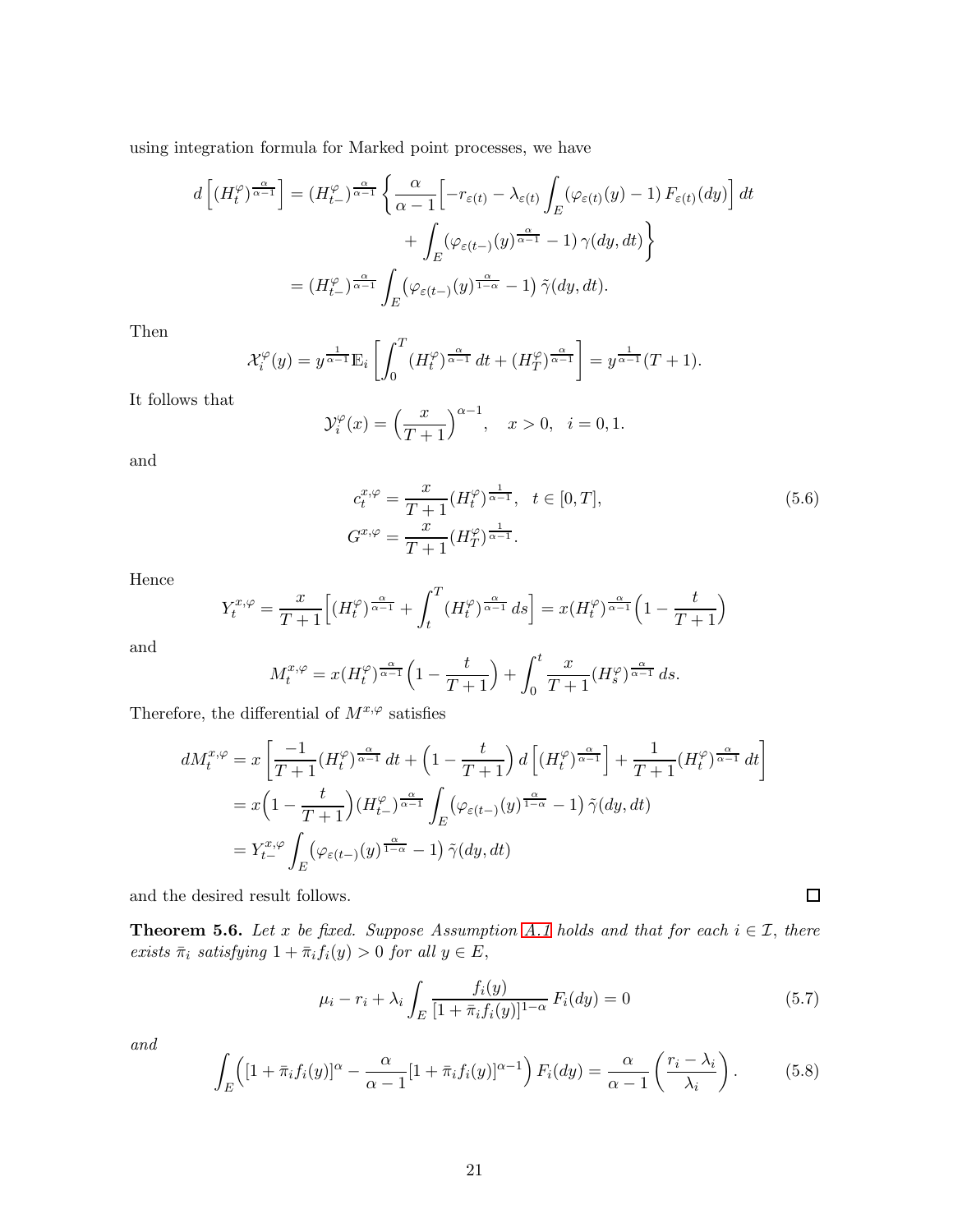Let  $\hat{\pi}_t := \bar{\pi}_{\varepsilon(t-)}$  and

$$
\hat{c}_t := \frac{x}{T+1} \exp\left(\frac{-1}{\alpha} \int_0^t \int_E \left[1 + \bar{\pi}_{\varepsilon(s)} f_{\varepsilon(s)}(y)\right]^\alpha F_{\varepsilon(s)}(dy) \lambda_{\varepsilon(s)} ds\right) \prod_{n=1}^{N_t(E)} \left(1 + \bar{\pi}_{\varepsilon_n} f_{\varepsilon_n}(Y_{\varepsilon_n, n})\right)
$$

for  $t \in [0, T]$ . Then the portfolio-consumption pair  $(\hat{\pi}, \hat{c})$  is optimal for  $U_1(t, x) = U_2(x) = \frac{x^{\alpha}}{\alpha}$  $\frac{c^{a}}{\alpha}$ .

*Proof.* Define  $\hat{\varphi}_i(y) := 1/[1 + \bar{\pi}_i f_i(y)]^{1-\alpha}$ . By [\(5.7\)](#page-20-0) and Remark [3.3,](#page-6-3) the process  $\hat{\varphi}$  belongs to  $\tilde{\Theta}$ . By Lemma [5.5,](#page-19-1)  $\hat{\varphi}$  and  $\hat{\pi}$  satisfy the assumptions of Theorem [3.7.](#page-9-0) Then the pair  $(\hat{\pi}, c^x, \hat{\varphi})$  is optimal. Using [\(5.6\)](#page-20-1) and [\(5.8\)](#page-20-2), we conclude that  $\hat{c} = c^{x,\hat{\varphi}}$  and the desired result follows.  $\Box$ 

Remark 5.7. Notice that both conditions  $(5.7)$  and  $(5.8)$  turn into a very specific constraint on the mean rate of return  $\mu_i$ . Indeed, if there exists  $\bar{\pi}_i$  satisfying [\(5.8\)](#page-20-2), then  $\mu_i$  must satify condition [\(5.7\)](#page-20-0) for this value of  $\bar{\pi}_i$ .

On the other hand, if condition [\(5.7\)](#page-20-0) holds, it can be plugged into [\(5.8\)](#page-20-2) to obtain

$$
\int_{E} \frac{1}{[1 + \bar{\pi}_i f_i(y)]^{1-\alpha}} F_i(dy) = \frac{1}{\lambda_i} [\bar{\pi}_i (1 - \alpha) (\mu_i - r_i) + \alpha (\lambda_i - r_i)], \quad i = 0, 1.
$$

To conclude, we have the following result for the two-regime case, which follows easily from [\(2.4\)](#page-4-0), Theorem [4.2](#page-13-1) and Theorem [5.5.](#page-19-1)

Corollary 5.8. Let  $m = 2$ . Assume that consumption is not allowed i.e.  $c_t = 0$  for all  $t \in [0,T]$ , and for each  $i = 0,1$  there exists  $\bar{\pi}_i$  satisfying  $1 + \bar{\pi}_i f_i(y) > 0$  for all  $y \in E$  as well as conditions [\(5.7\)](#page-20-0) and [\(5.8\)](#page-20-2). Then the optimal value functions  $\vartheta_i(x)$ ,  $i = 0, 1$ , satisfy

$$
\vartheta_0(x) = \frac{x^{\alpha}}{\alpha} e^{T(\bar{\nu} - \bar{\lambda})} \left[ \cosh(T\sqrt{D}) + \frac{\bar{\mu} - \bar{\zeta} + \lambda_0 \phi_0}{\sqrt{D}} \sinh(T\sqrt{D}) \right]
$$

and

$$
\vartheta_1(x) = \frac{x^{\alpha}}{\alpha} e^{T(\bar{\nu} - \bar{\lambda})} \left[ \cosh(T\sqrt{D}) - \frac{\bar{\mu} - \bar{\zeta} - \lambda_1 \phi_1}{\sqrt{D}} \sinh(T\sqrt{D}) \right]
$$

where

$$
\bar{\nu} := \frac{\alpha}{2} \left[ \bar{\pi}_0 \mu_0 + (1 - \bar{\pi}_0) r_0 + \bar{\pi}_1 \mu_1 + (1 - \bar{\pi}_1) r_1 \right]
$$
  
\n
$$
\bar{\mu} := \frac{\alpha}{2} \left[ \bar{\pi}_0 \mu_0 + (1 - \bar{\pi}_0) r_0 - \bar{\pi}_1 \mu_1 - (1 - \bar{\pi}_1) r_1 \right]
$$
  
\n
$$
\bar{\lambda} := \frac{\lambda_0 + \lambda_1}{2}
$$
  
\n
$$
\bar{\zeta} := \frac{\lambda_0 - \lambda_1}{2}
$$
  
\n
$$
\phi_i = \int_E \left[ 1 + \bar{\pi}_i f_i(y) \right]^\alpha F_i(dy), \quad i = 0, 1,
$$

and  $D = (\bar{\mu} - \bar{\zeta})^2 + \lambda_0 \lambda_1 \phi_0 \phi_1$ .